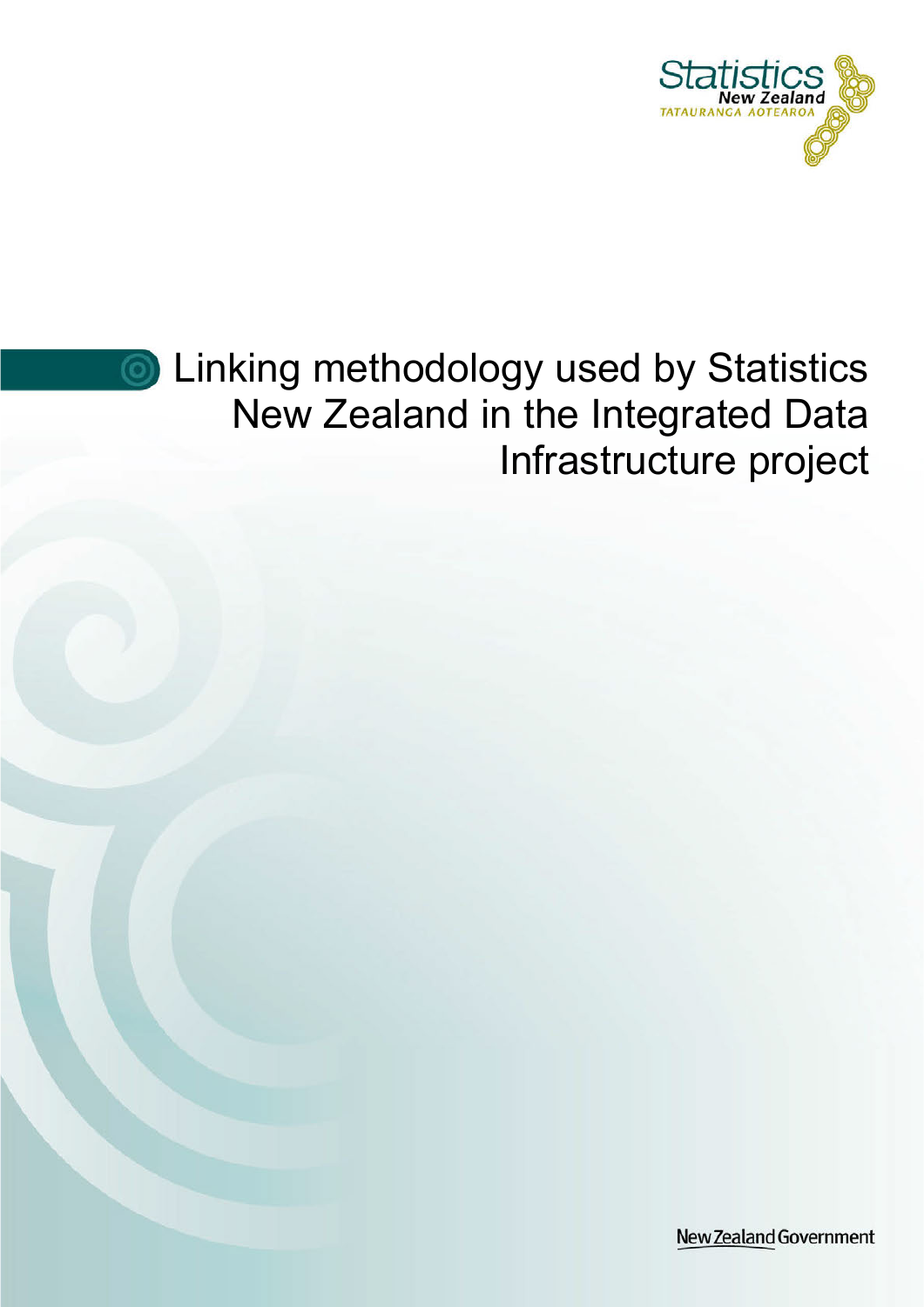

#### Crown copyright ©

This work is licensed under the [Creative Commons Attribution 3.0 New Zealand](http://creativecommons.org/licenses/by/3.0/nz/deed.en) licence. You are free to copy, distribute, and adapt the work, as long as you attribute the work to Statistics NZ and abide by the other licence terms. Please note you may not use any departmental or governmental emblem, logo, or coat of arms in any way that infringes any provision of the [Flags, Emblems, and Names Protection Act 1981.](http://www.legislation.govt.nz/act/public/1981/0047/latest/DLM51358.html) Use the wording 'Statistics New Zealand' in your attribution, not the Statistics NZ logo.

#### Liability

While all care and diligence has been used in processing, analysing, and extracting data and information in this publication, Statistics New Zealand gives no warranty it is error free and will not be liable for any loss or damage suffered by the use directly, or indirectly, of the information in this publication.

#### Citation

Statistics New Zealand (2014). Linking methodology used by Statistics New Zealand in the Integrated Data Infrastructure project. Available from www.stats.govt.nz.

ISBN 978-0-478-42903-9 (online)

#### Published in June 2014 by

Statistics New Zealand Tatauranga Aotearoa Wellington, New Zealand

#### **Contact**

Statistics New Zealand Information Centre: [info@stats.govt.nz](mailto:info@stats.govt.nz) Phone toll-free 0508 525 525 Phone international +64 4 931 4610 [www.stats.govt.nz](http://www.stats.govt.nz/)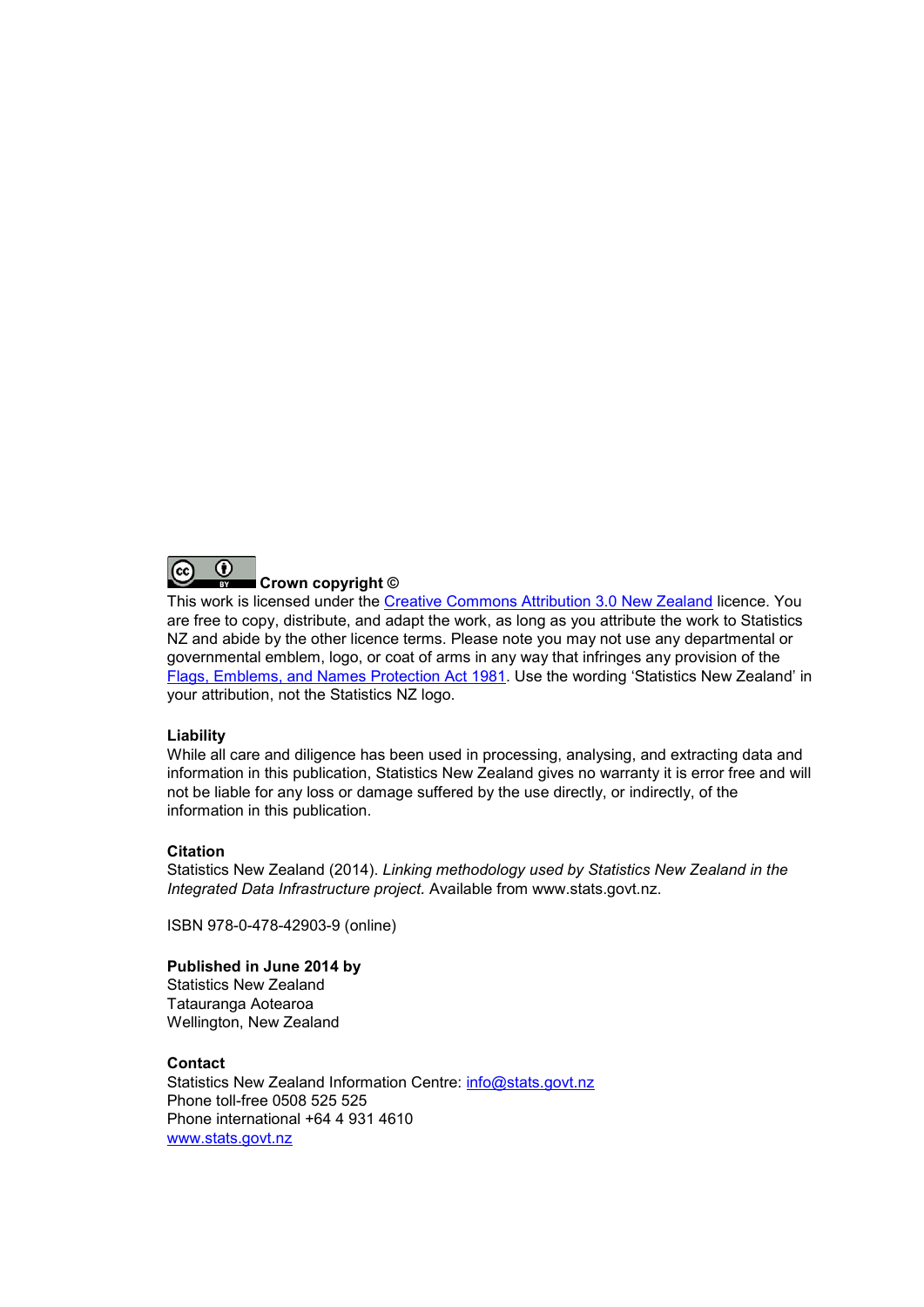

# Contents

| 1.           |  |  |  |  |
|--------------|--|--|--|--|
|              |  |  |  |  |
| $\mathbf{2}$ |  |  |  |  |
|              |  |  |  |  |
|              |  |  |  |  |
|              |  |  |  |  |
|              |  |  |  |  |
| 3            |  |  |  |  |
|              |  |  |  |  |
|              |  |  |  |  |
|              |  |  |  |  |
|              |  |  |  |  |
|              |  |  |  |  |
|              |  |  |  |  |
|              |  |  |  |  |
|              |  |  |  |  |
|              |  |  |  |  |
|              |  |  |  |  |
|              |  |  |  |  |
|              |  |  |  |  |
|              |  |  |  |  |
|              |  |  |  |  |
|              |  |  |  |  |
| 5            |  |  |  |  |
|              |  |  |  |  |
|              |  |  |  |  |
|              |  |  |  |  |
|              |  |  |  |  |
|              |  |  |  |  |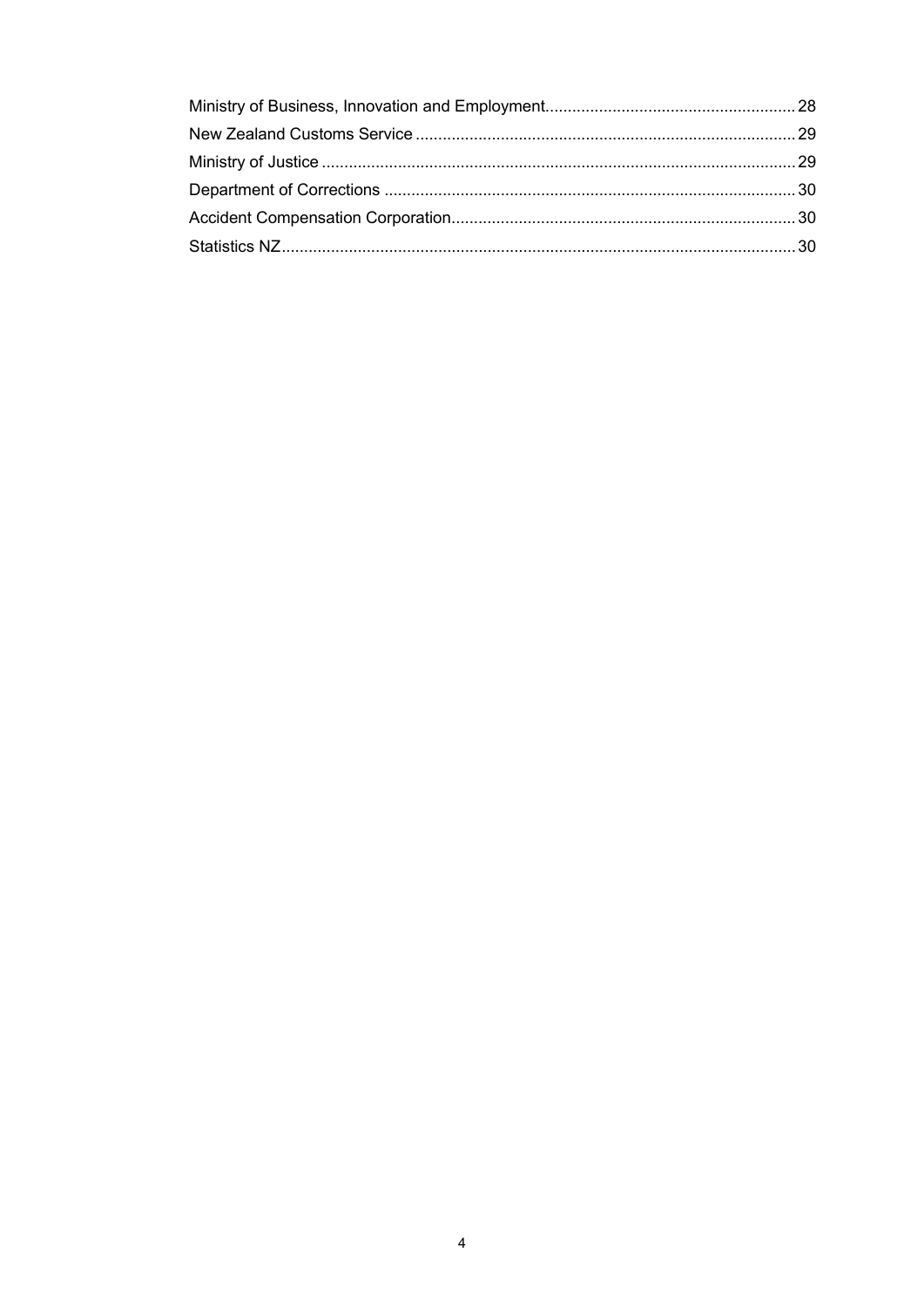

# <span id="page-4-0"></span>List of tables and figures

### Tables by chapter

### Figures by chapter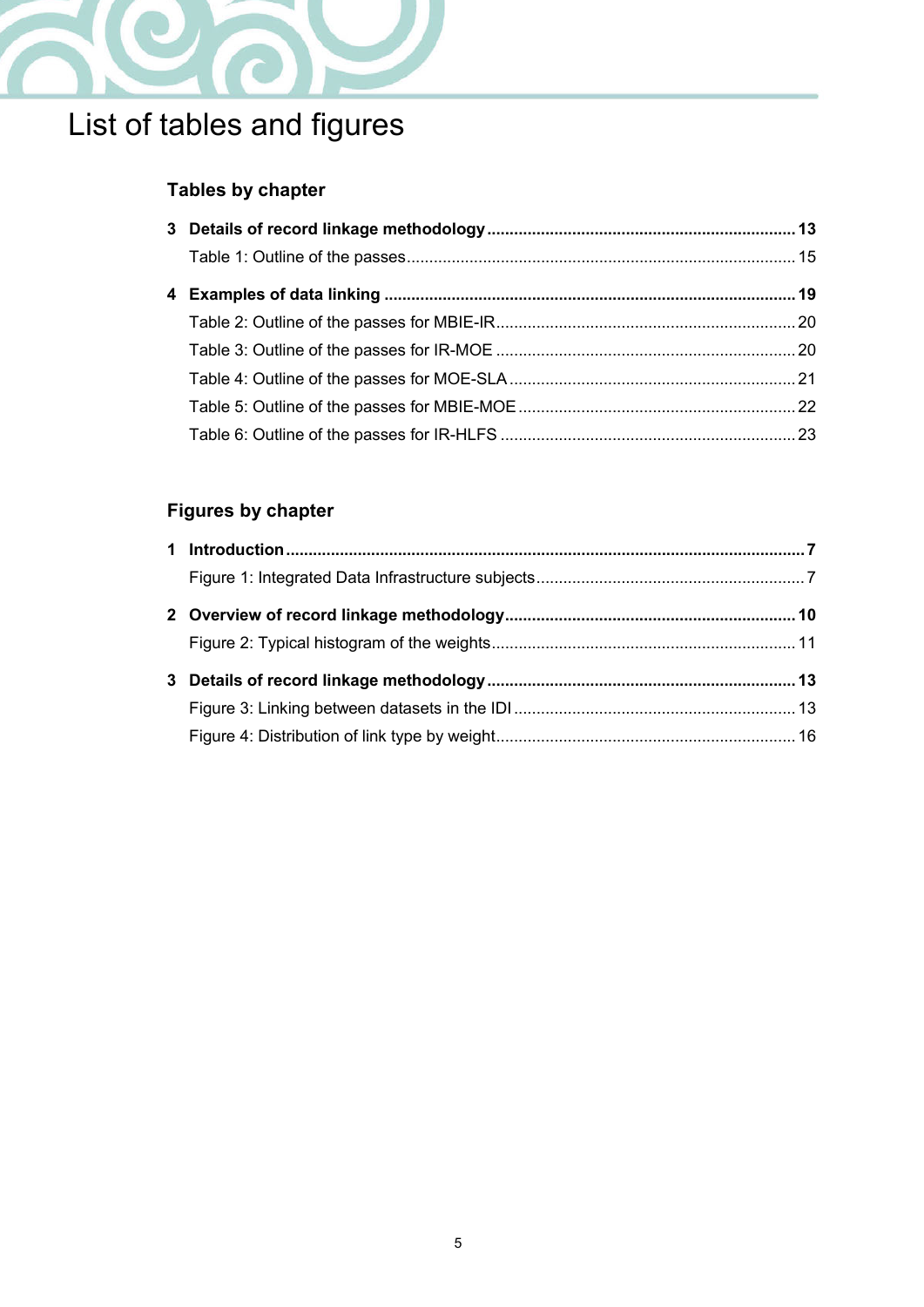

# <span id="page-5-0"></span>Abstract

Integrated Data Infrastructure (IDI) allows for statistical outputs and research on the transitions and outcomes of people through education, the labour market, benefits, justice, health and safety, migration, and business data.

The IDI is primarily based on administrative data and also contains a number of surveys undertaken by Statistics NZ and other agencies. Some of the datasets can be merged directly on common unique identifiers, and this is straightforward to do. However, other datasets do not have common unique identifiers and these can be linked by creating links using demographic information. These datasets are linked using record linkage techniques, and uses the software IBM QualityStage v8.5.

This report outlines the probabilistic record linkage used within the Integrated Data Infrastructure system and demonstrates with specific examples.

### Key words

Integrated Data Infrastructure, record linkage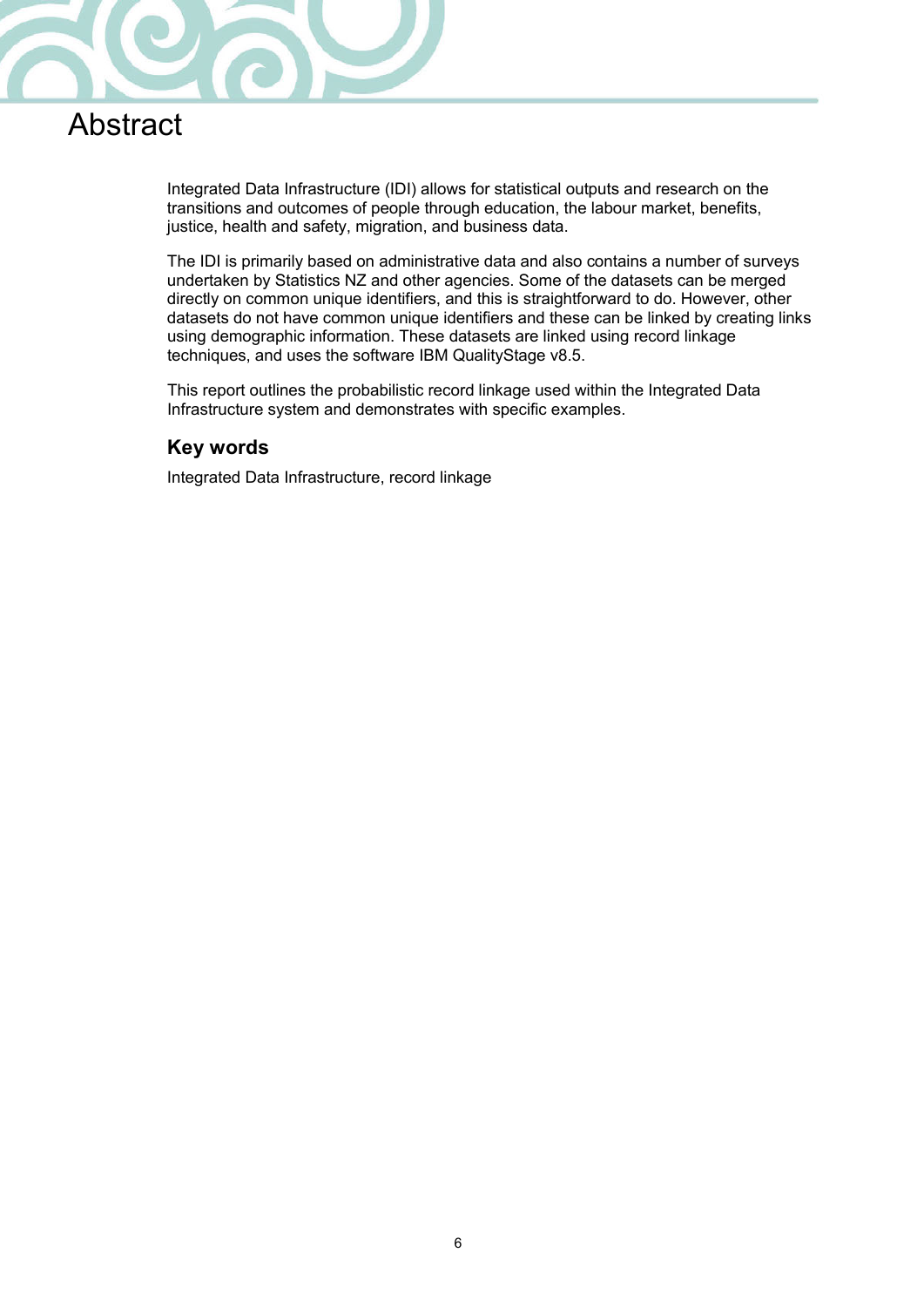

# <span id="page-6-0"></span>1 Introduction

### <span id="page-6-1"></span>Purpose

This report describes the method of record linkage used in the Statistics New Zealand Integrated Data Infrastructure, gives practical examples, and outlines some of the wider issues of using the linking information in analysis.

# <span id="page-6-2"></span>Integrated Data Infrastructure

Integrated Data Infrastructure (IDI) allows for statistical outputs and research on the transitions and outcomes of people through education, the labour market, benefits, justice, health and safety, migration, and business data. The longitudinal aspect of the IDI covers an extended range of pathways and transitions information, to allow for policy evaluation and research analysis, and the production of statistical outputs.

The IDI is primarily based on administrative data and also contains a number of surveys undertaken by Statistics NZ and other agencies, as shown in figure 1.

While figure 1 shows the current state of the IDI, the data sourced from agencies will be expanded, and more datasets from other agencies will be included.

#### Figure 1



#### <span id="page-6-3"></span>Integrated Data Infrastructure subjects

#### Data included in the IDI:

- person and business tax data, Student Loans and Allowances data Inland Revenue (IR)
- benefit data, Student Loans and Allowances data Ministry of Social Development (MSD)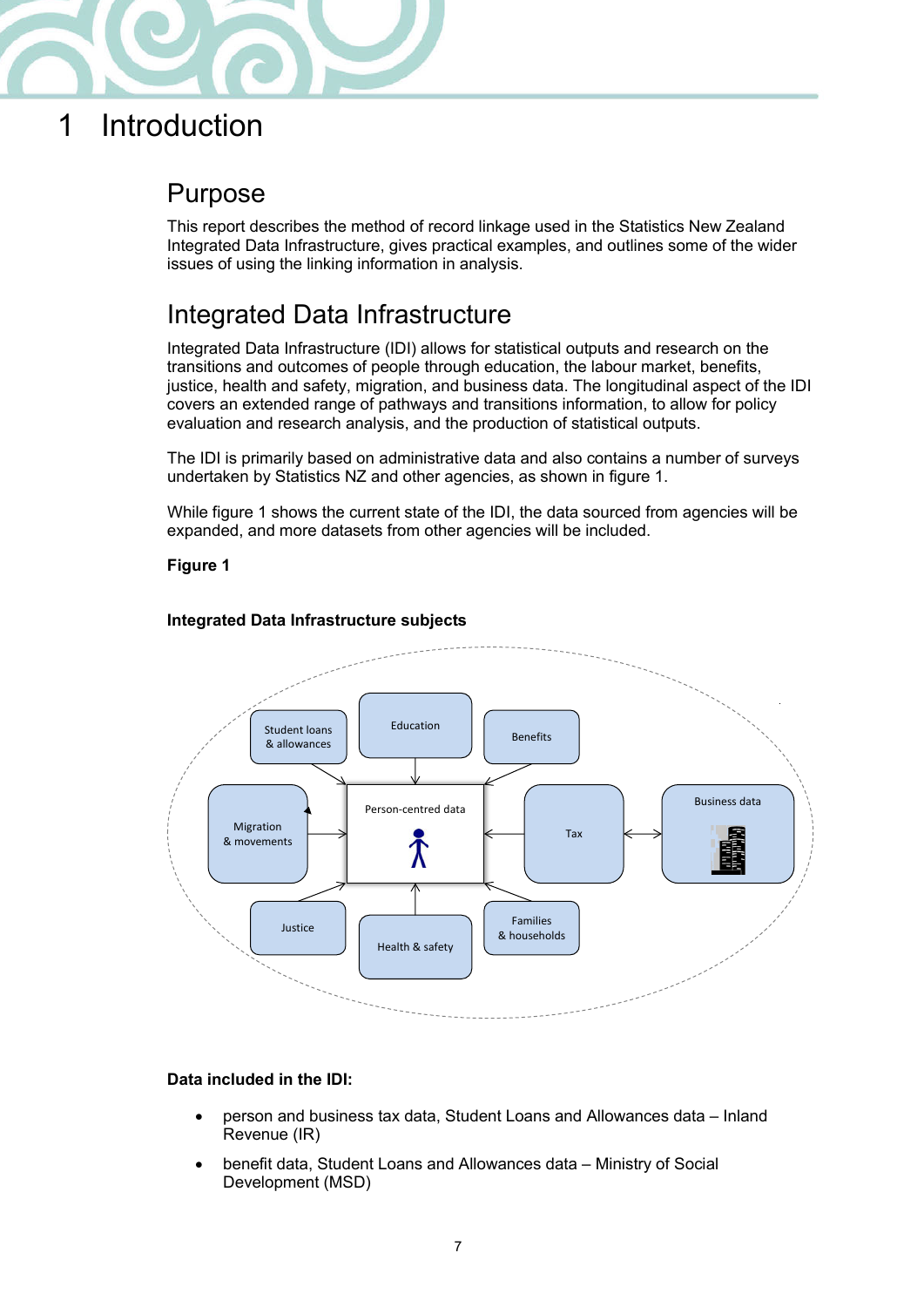- secondary school achievement data, tertiary education data Ministry of Education (MOE)
- sentencing data Department of Corrections
- injury data Accident Compensation Corporation (ACC)
- migration and movements data Ministry of Business, Innovation and Employment (MBIE)
- departure and arrival cards New Zealand Customs Service / Statistics NZ
- Household Labour Force Survey (HLFS) data Statistics NZ
- New Zealand Income Survey (NZIS) data Statistics NZ
- Survey of Family Income and Employment (SoFIE) data Statistics NZ
- Longitudinal Immigration Survey of New Zealand (LISNZ) data Statistics NZ
- Longitudinal Business Database (LBD) data Statistics NZ.

See appendix 1 for more detail on the contents of these datasets.

#### **Benefits**

The IDl:

- enables analysts and researchers to create additional statistics and research, to tell a richer story of people and businesses in New Zealand with no extra respondent burden
- offers enhanced research opportunities for developing and costing social and economic policy, as well as programme evaluation, particularly in relation to migrant outcomes, the justice sector, the education system, the benefit system, and the injury sector
- improves access to additional information sources related to justice, injury, and migration, encouraging wider use and reuse of data across government
- meets current user demand for integrated research data to allow finer-grained statistical analyses and the investigation of currently unanswered questions.

# <span id="page-7-0"></span>**Challenges**

While the IDI has all of these datasets, there is no common personal identifier across them. This is by legislation, where the Privacy Act 1993 ensures that no identifier used by one agency will be used by another agency as their identifier. This means that each agency has its own unique identifier, and the coverage and quality of this identifier can vary. Some agencies can record another agency's identifier, mainly the Inland Revenue tax file number, for administrative purposes, and this can be used where available, but for internal purposes these agencies use their own identifiers.

Some agencies have their data at a person level, although most have data at an event level. For example, the Ministry of Education has a record for every course a student takes, and the ACC data has a record for every injury and treatment a person receives.

With more datasets being added over time, what is needed is a simple general approach that can be applied each time. When a new dataset is added, typically it is linked to the spine of people created by the customer and client lists within the Inland Revenue's tax data. The datasets are added on one at a time to the spine, or can be linked to other datasets (see chapter 4 for details on the linking situation).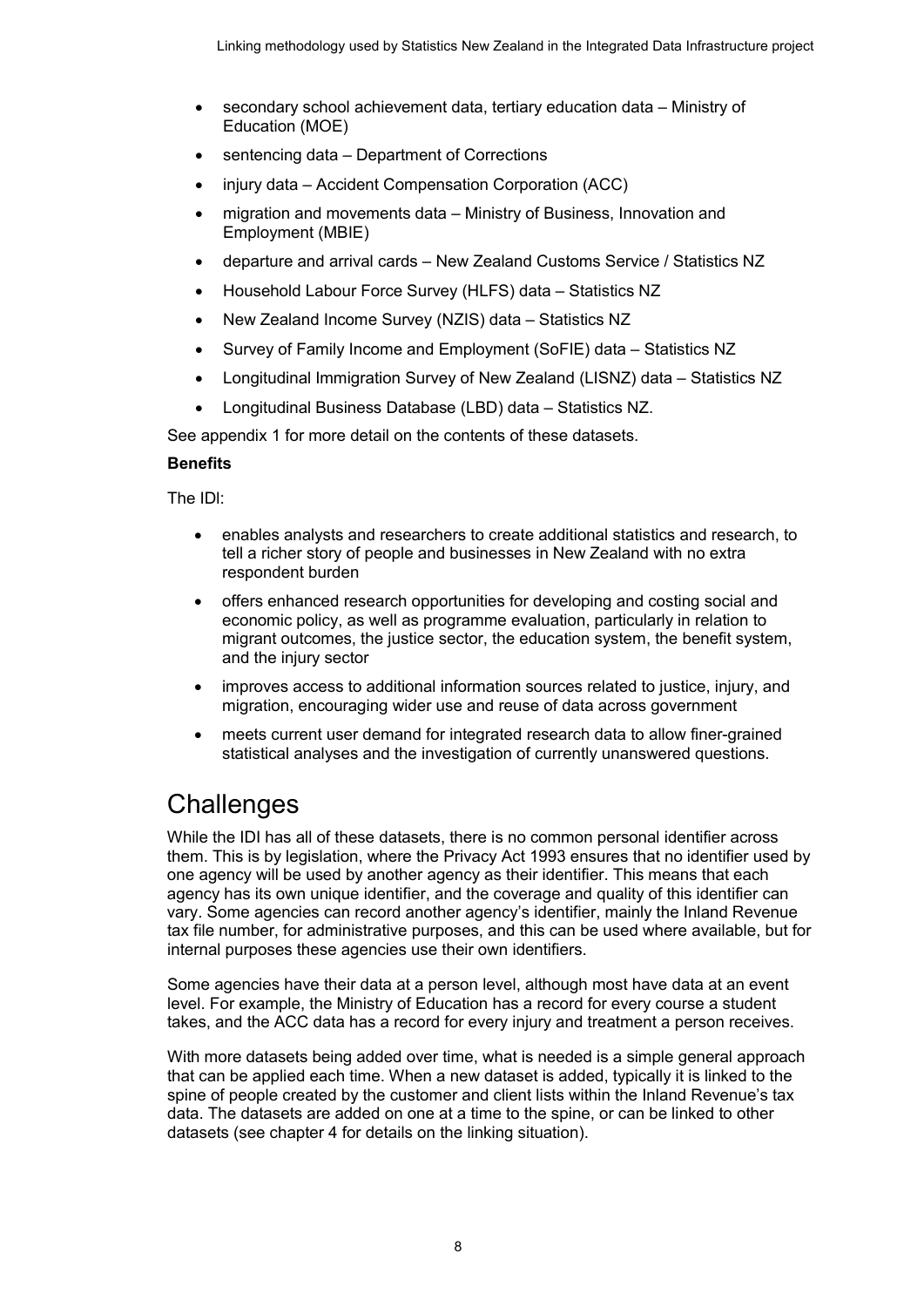Each of these pairwise linkings is done as a separate project, and hence the word 'project' will be used to refer to a specific instance of linking. For example, the IR-MOE project is linking the Inland Revenue data with the Ministry of Education data.

In some cases, the link is direct. For example, the business information in the Longitudinal Business Database can be linked directly to the Inland Revenue tax data via the employer's IRD number.

In other cases, there is no direct link, although there are people in common. For example, people who studied and are now working are in the Ministry of Education and Inland Revenue datasets.

This linking is done by record linkage. The general record linkage methodology is described in chapter 2. The specific implementation of how record linkage is used within IDI is in chapter 3. Chapter 4 provides examples of the record linkage for specific projects. Chapter 5 provides a wrap up discussion.

All rates given in the report refer to the state of the IDI dataset after the December 2013 update.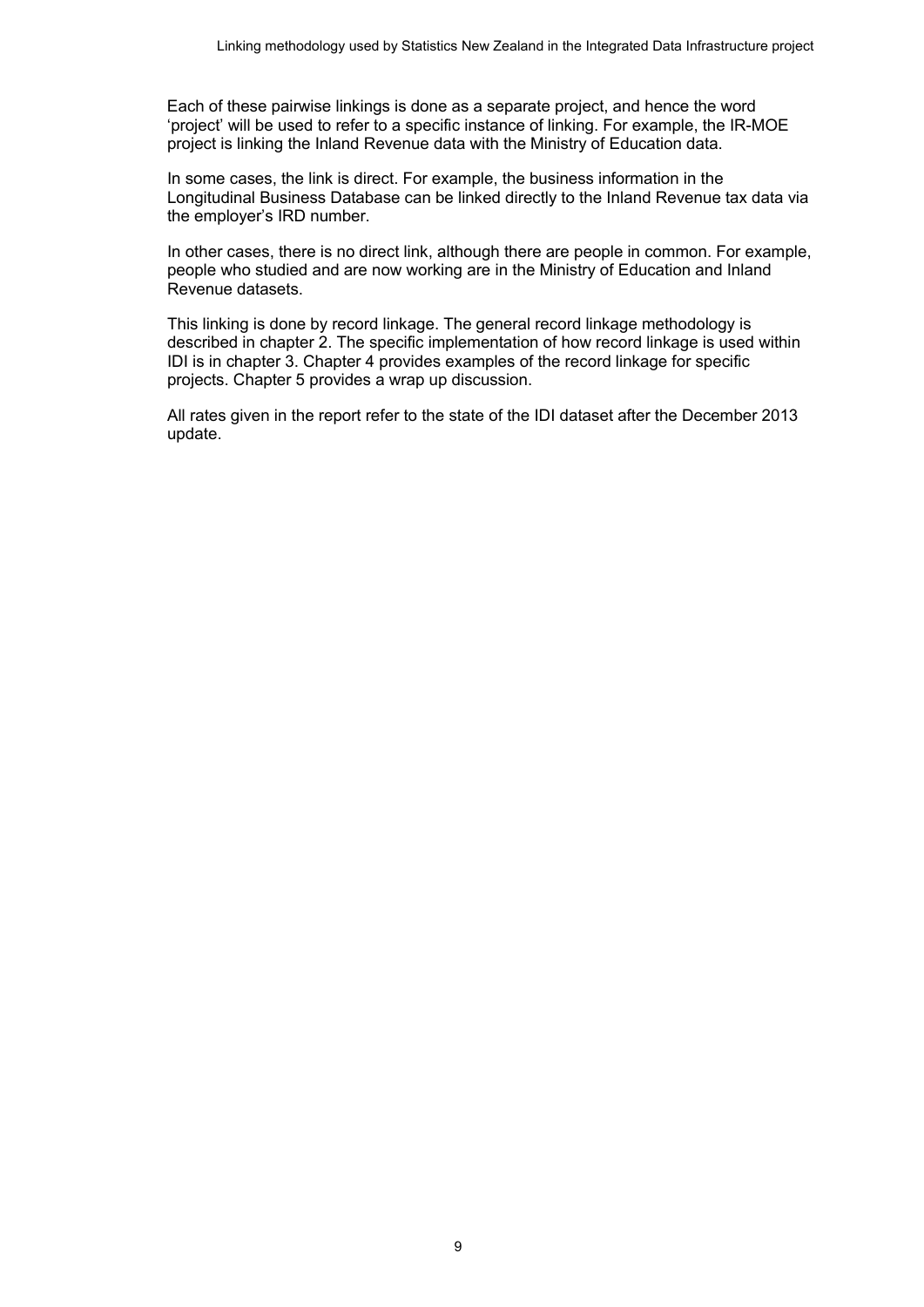

# <span id="page-9-0"></span>2 Overview of record linkage methodology

The aim in record linkage is to link together two records from different datasets that belong to the same person or entity.

In probabilistic record linkage, records from one dataset are compared with records from another dataset. Each variable that is common to both datasets is compared to provide evidence about whether the two records belong to the same person. An overall weight is assigned to the record pair that reflects the probabilities that the records are from the same person. The higher the weight, the higher the probability.

### <span id="page-9-1"></span>Weight calculation

Consider two datasets, A and B. For a record a from A and b from B, compare them on  $K$ characteristics. For each characteristic k,  $m_k = Pr(a_k = b_k | a \text{ and } b \text{ are a match})$  and  $u_k = Pr(a_k = b_k | a \text{ and } b \text{ are not a match}).$  The  $m_k$  is a measure of how reliable the variable is, usually measured as  $1$  – error rate. The  $u_k$  takes into account how rare the value is. With these values, the probability methodology takes into account error rate and rarity.

In practice,  $m_k$  is provided by the user, and is not calculated by the software. This can be measured either from data knowledge, from linking a sample of the data, or linking the data with an approximate value and iterating to a more refined value. The  $u<sub>k</sub>$  value is observed directly from the data, and some linkage programs calculate this for the user.

A distance function is used to compare  $a_k$  with  $b_k$ . Usually, where  $a_k$  and  $b_k$  are strings, this is a function similar to the Jaro-Winkler distance measure (Winkler, 1999). Where the distance function has these values as close enough, they are said to be in agreement. For some variables, such as sex, day, month, or year of birth, this function is simplified to being in agreement when the values are the same. The functions available are those available in the software used (see below). Other distance functions are possible, although cannot currently be implemented.

When the variables are in agreement  $w_k = \log_2 \frac{m_k}{u_k}$  $\frac{m_k}{u_k}$  is assigned (any base can be used,  $\frac{m_k}{u_k}$ base 2 is used due to origins of the work using information theory), with  $\frac{m_k}{u_k}$  representing the odds ratio of the agreement. Otherwise  $w_k = \log_2 \frac{1-m_k}{1-u_k}$  $\frac{1-m_k}{1-u_k}$  is assigned, with  $\frac{1-m_k}{1-u_k}$ representing the odds ratio of the disagreement.  $w_k$  is the weight for that specific characteristic. Note that when there is disagreement, the value of  $w_k$  is negative.

The overall weight for record pair (a,b) is then  $w = \sum_{k \in K} w_k$  (this is follows Fellegi and Sunter (1969)). As the ratios have been converted by  $log<sub>2</sub>$ , adding the weights is the same as multiplying the odds ratios for all the variables k. The record pairs with overall weights above a threshold are assigned as links.

For a full technical description, refer to Fellegi and Sunter (1969). See also Herzog et al (2007) and Christen (2012) for recent coverage and developments.

### <span id="page-9-2"></span>Link comparison

Comparing every record to every other record would be time consuming. Sectioning data into blocks, and comparing records if they are in the same block is more efficient.

A blocking variable is one in which every record must have the same values before they will be compared. That is if you block on date of birth then two records will only be compared if their dates of birth are identical. A block is a subsection of data where the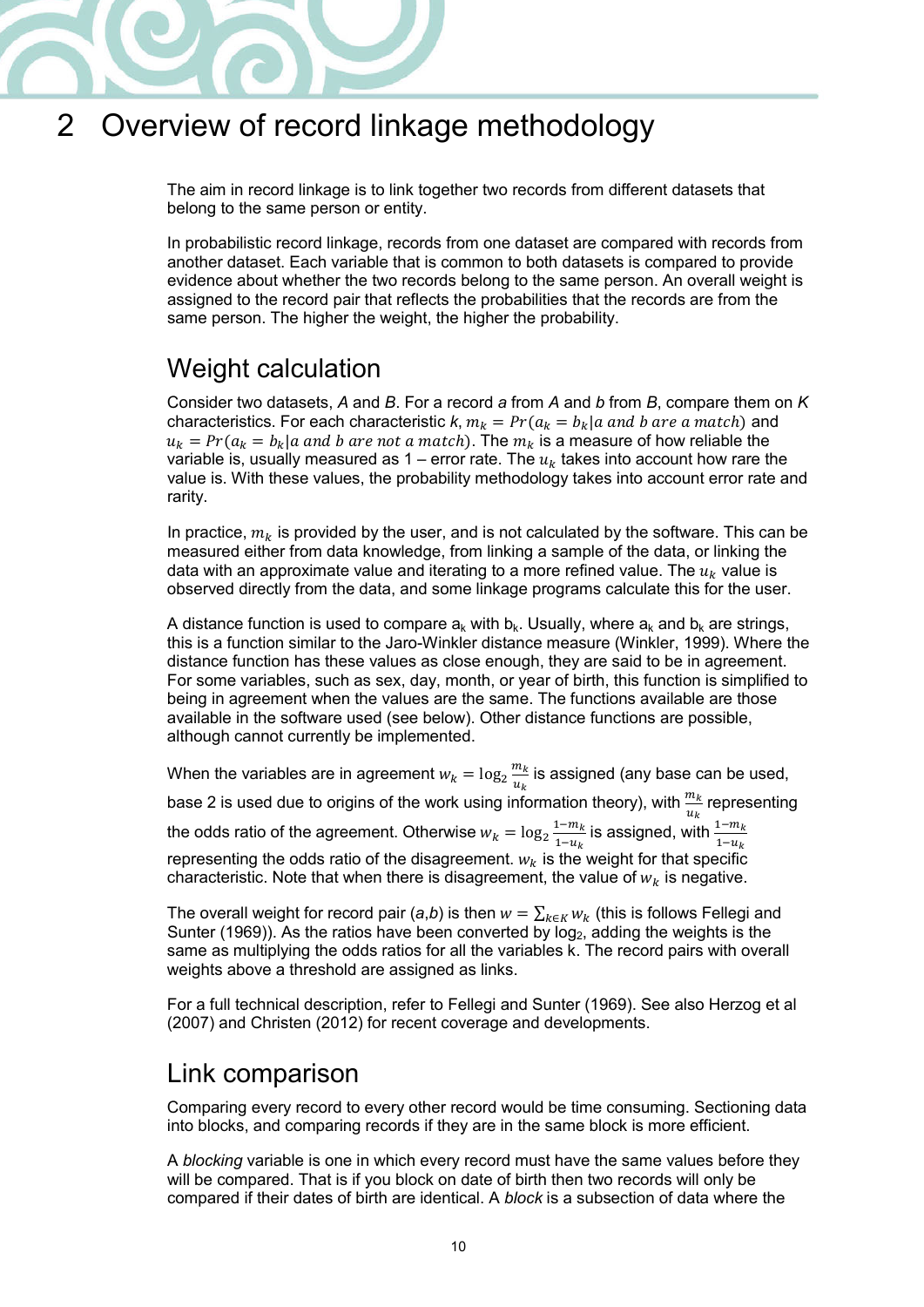blocking variables take on specific values. For example, date of birth and sex might be blocking variables, and males born on 13/12/1959 would be one block, and females born on 03/07/1987 would be another.

Records from the two datasets are compared using linking variables. The values of linking variables for a pair of records are compared to see the level of agreement between them.

As defined above, the weight is calculated from two pieces of information: how reliable the data is  $(m_k)$ , and how common the value is  $(u_k)$ . Once the weights have been calculated, a histogram of the weights is obtained to observe the frequency of the weights. This helps to determine the threshold or *cut-off* as shown in figure 2. Note that the cut-off in this case was chosen after a brief clerical review of the links.

Every record pair with a weight above the threshold is designated as a link. Every record pair with a weight below the threshold is designated as a non-link. Statistics NZ uses the term 'link' instead of 'match', as 'match' refers to the true nature of a record pair, whereas 'link' refers to the assessed nature of the record pair.

A pass is a combination of blocking and linking variables and a cut-off. Each linking project is a series of passes that produces a collection of linked records.

#### <span id="page-10-1"></span>Figure 2



#### Typical histogram of the weights

# <span id="page-10-0"></span>Link quality

The resulting set of links may still contain errors. The recall rate measures how successful the linking project is at finding all the matches. This is measured by the number of matches identified, over the number of matches available. Getting a precise estimate is hard, as determining the number of possible matches is not a simple process. If a record didn't find a link, is that because the process failed, or because there was no link to find? While we may know in principle what the dataset covers, there will be records that are difficult to classify.

The *precision rate* measures how accurately the linking process separated correct links from incorrect links. This is measured by measuring the number of correct links over all links made. The number of incorrect links is usually measured by clerical reviews of samples of the links.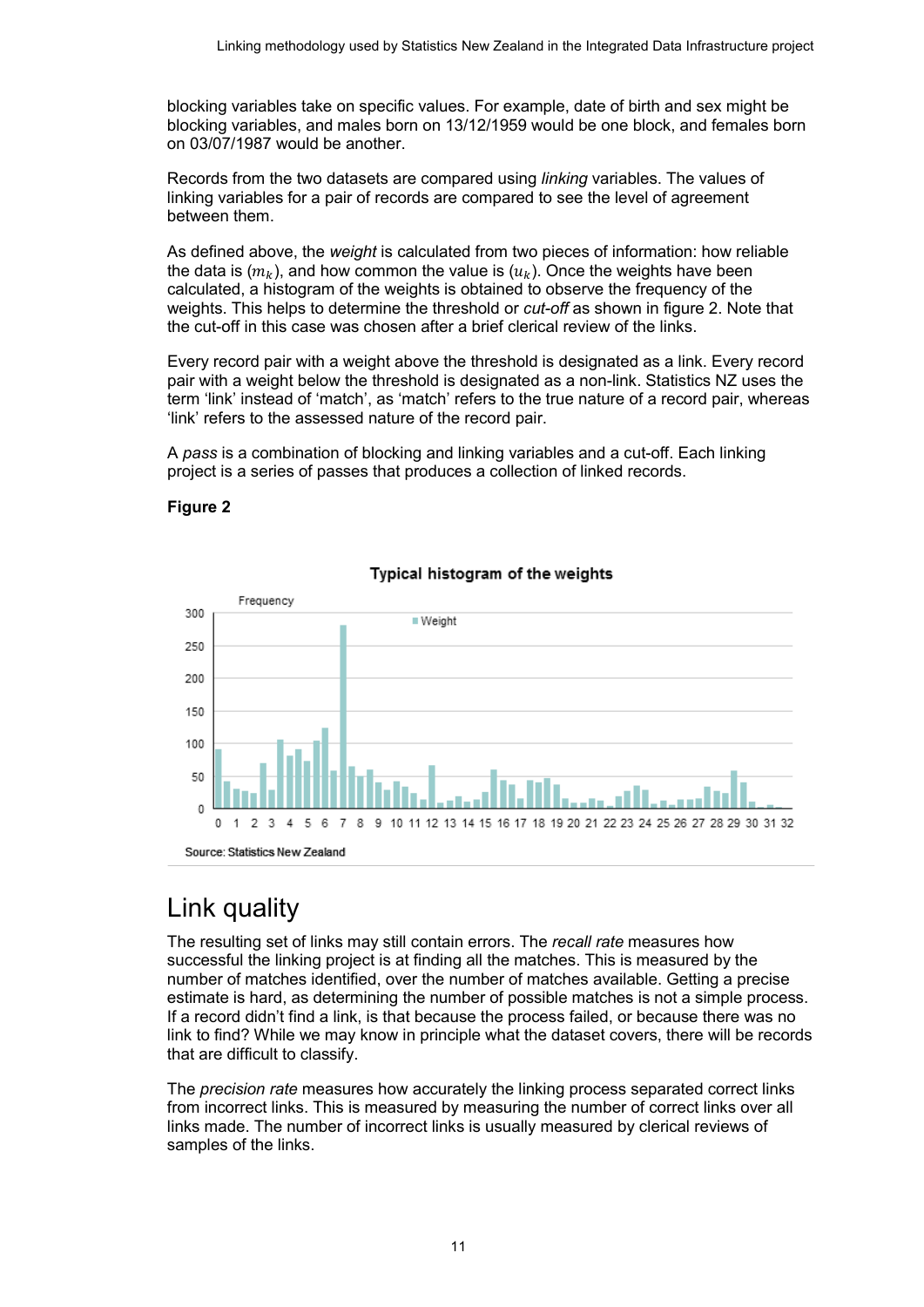There is a trade-off between the two rates, whereby increasing one results in decreasing the other. In the IDI projects, the priority is on obtaining a high precision rate. This is to allow varied analysis that will use as little erroneously linked data as possible.

Each project is ideally a one-to-one link, where each record on one side links to at most one record on the other side. Duplicates are records which link to more than one record and the links are above the cut-off. How these are handled in the IDI depends on the projects, see chapter 6 for more details.

Linkage bias examines variables where the linking was less successful. For example bias in year of birth is expected. Older people would be recorded earlier in a dataset's history, and generally data quality improves over time. Hence older people would have lower quality data, creating a linking bias. However it is not easy to look at linked records versus records that didn't link. The problem is that the populations are not well defined and when looking at records that did not link, there is a mixture of records that were true non-matches and records that were not linked. This mix hampers looking at the characteristics of the records that do not link. This bias is not examined in the examples given here.

### <span id="page-11-0"></span>Software used

The program used in the linkage is IBM QualityStage v8.5.

This program provides the software needed to perform probabilistic record linkage, according to the Fellegi and Sunter methodology. Each project can be built pass by pass, and the software generates its own precise  $u_k$  values. The comparison functions are based on Jaro-Winkler and allow for a lot of flexibility. Also, the software is easily integrated into our existing IT infrastructure.

Other packages were tested at the beginning of the IDI development, and QualityStage was found to have the most flexibility and speed for our requirements.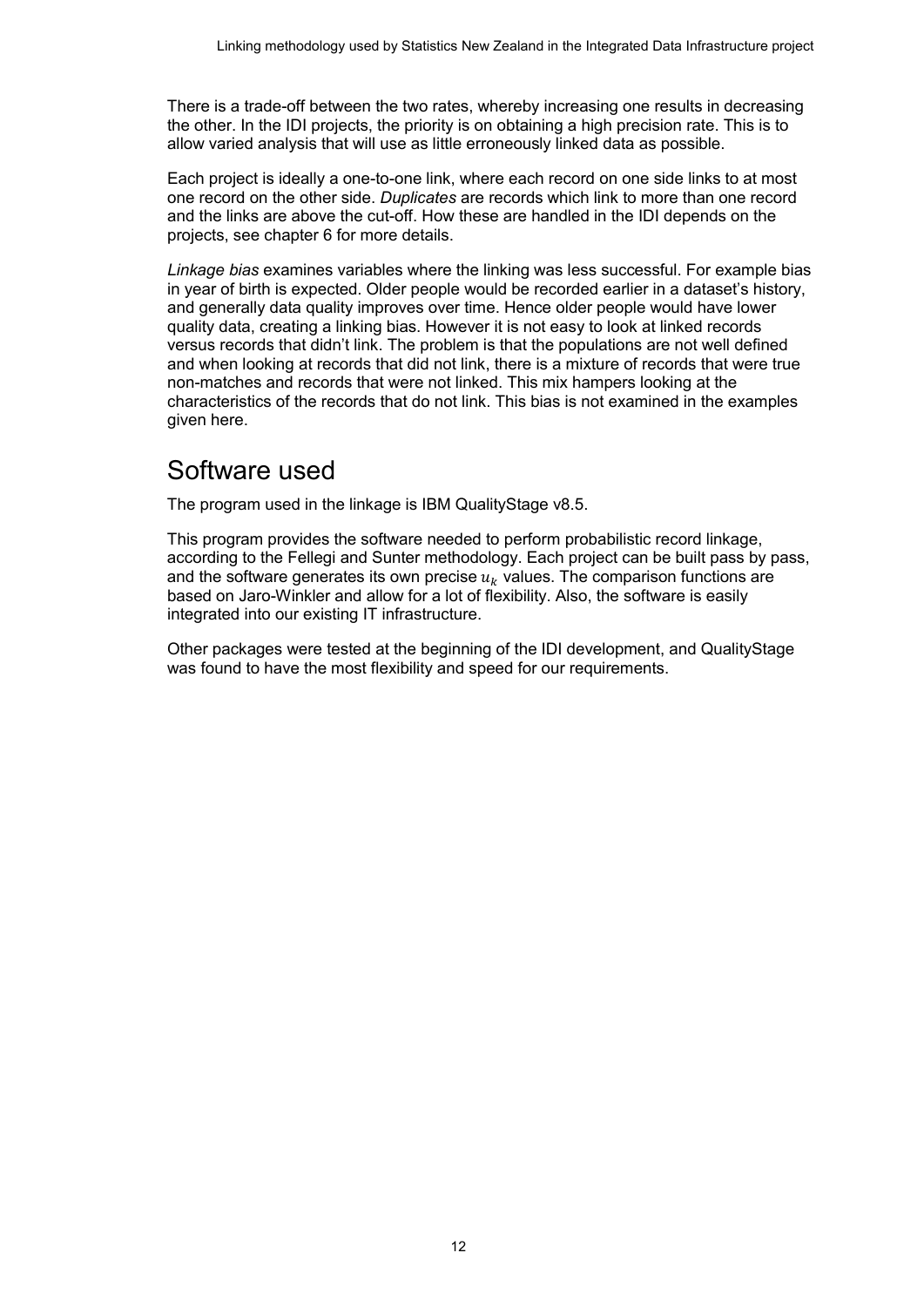

# <span id="page-12-0"></span>3 Details of record linkage methodology

The general form of the passes used in the IDI is a mixture of unique identifier linking and then probabilistic linking.

When creating probabilistic linking, there is often some type of research analysis the linking will aid, usually having a particular population to ensure is linked or some property of the data to preserve. In the case of the IDI, analysis could be quite varied, and the general aim is to ensure the created links are as correct, within reason, as possible, that is to say, to obtain a high precision rate.

# <span id="page-12-1"></span>Linking projects in the IDI

Figure 3 shows the complete links between all current projects, with the heavy lines indicating which projects are linked using probabilistic linking. The light lines are where the datasets have been merged exactly using the unique identifiers. See appendix 1 for details on these datasets.

Figure 3

#### <span id="page-12-2"></span>Linking between datasets in the IDI



Note that the main linking is to the spine formed by the client and customer details in the Inland Revenue data. This is because this has the largest coverage of the population of interest, namely New Zealand residents. Some other linking is done between datasets for specific sub-populations of interest.

All the pairwise linkings done are referred to as projects. Specific examples are given in section 4. The datasets are converted to person level first where possible, aside from the Student Loans and Allowances to Education link, which is explained in chapter 4.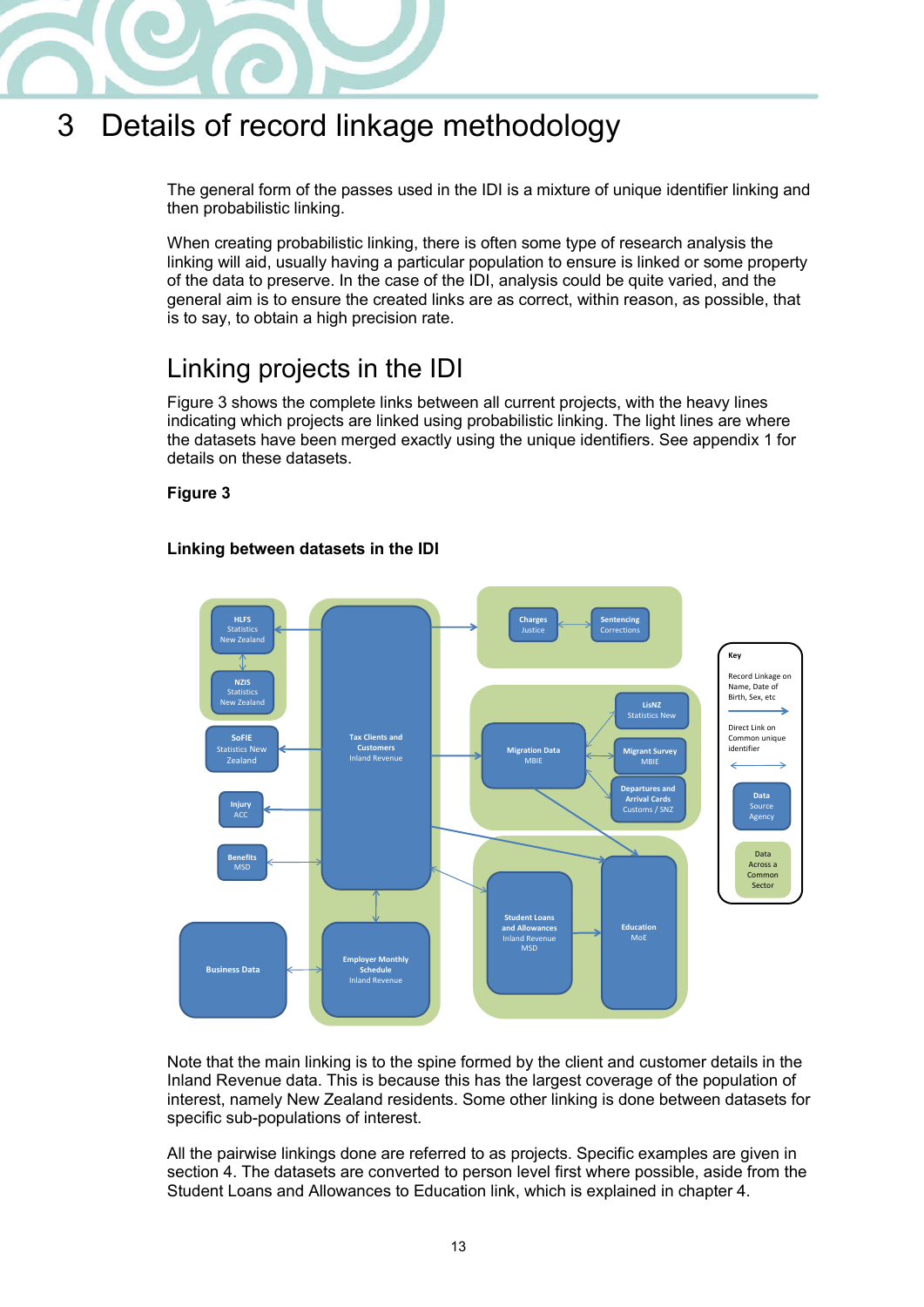Recall that each project is a series of passes, with blocking and linking variables. Record pairs not formed in the first pass are available for linking in the second pass, and so on. The passes are set up so that the smallest blocks are linked first, then other passes allow for missing or incorrect information.

The variables available across all projects are:

- first names
- last names
- sex
- year of birth, month of birth, day of birth.

Beyond that, many of the projects have some form of unique identifier available which is specific to the source agency. Some projects have only a limited version of first and last names available.

### <span id="page-13-0"></span>Unique identifier linking

Typically when there is a unique identifier available on both datasets, these datasets are linked using that unique identifier. In these projects, the unique identifier is not always present for all records in the dataset, or can have quality issues. However, it is available for at least a part of some of the datasets in the IDI, and this forms the first pass in the linking.

The unique identifier can be used to link directly, however the general quality is such that more evidence is required before the link is established. The unique identifier is used as a first pass blocking variable, with the other variables as the linking variables.

# <span id="page-13-1"></span>Probabilistic linking

For the other probabilistic passes, the blocks are formed from basic demographic information, with all other variables being used as linking variables.

As date of birth is highly specific, this forms the first block. As date of birth may be missing or incorrect, a second pass is used. The Soundex of the name forms the second block (Soundex is a phonetic encoding algorithm that converts names to strings to deal with different spellings (National Archives 2007). For example, 'Smith' and 'Smythe' both encode to S530).

There are potentially other passes, depending on the data and how some subpopulations work.

### <span id="page-13-2"></span>Outline of the passes

The outline of the passes is given in table 1. This is the approach to the passes used as a starting point for all the linking projects. In many of the projects, the actual nature of the data means that these passes need to be modified, but this is the standard starting point.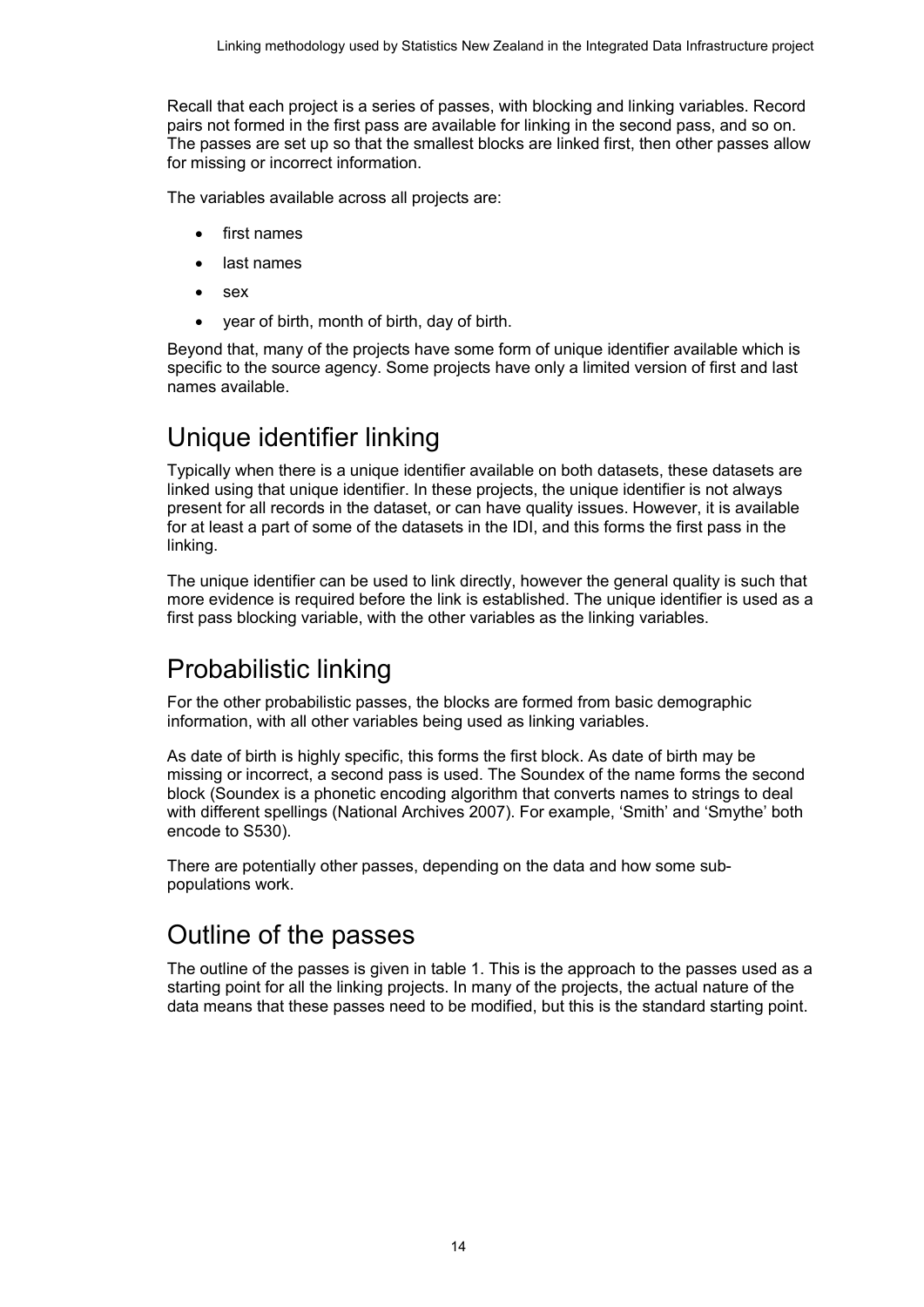#### Table 1

| Pass<br>number | <b>Blocking</b>                                 | Linking                                                                                           |  |
|----------------|-------------------------------------------------|---------------------------------------------------------------------------------------------------|--|
|                | Unique identifier                               | Year of birth, month of birth, day<br>of birth, first name, last name,<br>sex.                    |  |
| 2              | Date of birth                                   | First name, last name, sex,<br>unique identifier.                                                 |  |
| 3              | Soundex of first name, Soundex of<br>last name. | First name, last name, sex, year<br>of birth, month of birth, day of<br>birth, unique identifier. |  |

#### <span id="page-14-1"></span>Outline of the passes

All possible variables are used in each pass, with different blocking variables. A unique identifier can still help create links by providing evidence when some information is missing, or providing negative evidence when other variables are close.

When variables are missing, the variable weight for the linking comparison is zero. When a blocking variable is missing, then the record is not in any block for comparison.

### <span id="page-14-0"></span>Selecting the cut-off

In each pass, a single cut-off is chosen so that all record pairs with that weight or higher are taken to be links, and all other record pairs are non-links. Cut-off levels are determined through experimentation.

Each record pair can be assessed as a 'near exact' or 'non-exact' link. Near exact links are ones in which the demographic information is in agreement, within some small tolerance for errors. Non-exact links are all other links. For example, a record pair in which first and last name were in agreement, but date of birth was incorrect (or missing), would be a 'non-exact' link.

After each pass is run, the graph of near exact and non-exact links is produced. See figure 4 for an example. This is from the IR-MOE project (see the next section). The weights are rounded down to the nearest whole number for convenience.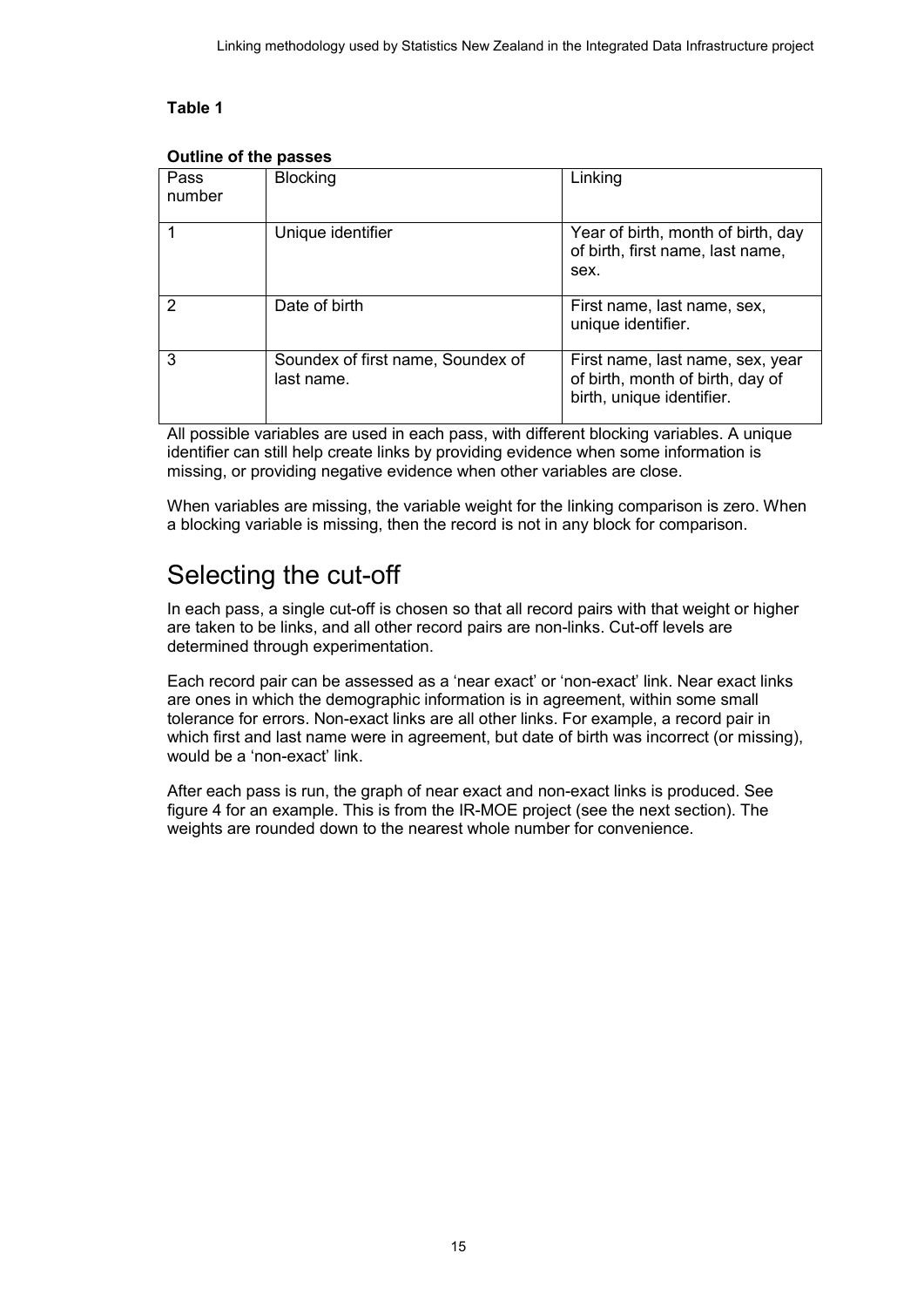#### <span id="page-15-1"></span>Figure 4



Distribution of link type by weight

From this graph, possible cut-off points can be examined to determine where to put the cut-off, usually after a spike of non-exact links. The non-exacts are informally reviewed to check if they are allowable or not. For this example, the cut-off was placed at 16.

# <span id="page-15-0"></span>Quality of links

The two measures of quality are the precision rate (the rate at which correct links are found from all links), and recall rate (the rate at which correct links are found out of all potential correct links). In all the projects, the focus is on getting a high precision rate, ie minimising creating erroneous links with the trade-off that more correct links may be missed. As mentioned, there is no specific analysis to design the linking for, so the general approach of minimising false positives, ie a high precision rate, was used.

This means that the created links can be trusted, although there is the possibility that some sub-populations might be under-represented.

The precision rate is estimated by sampling the links. As mentioned above, the links are divided into 'near exact' and 'non-exact' links. Near exact links are ones in which the demographic information is in agreement, within some small tolerance for errors. Nonexact links are all other links. The near exact links are assumed to have no incorrect links, which has been verified by clerical reviews of samples. The non-exact links are used to estimate the precision rate, and as this is a smaller population this is more amenable to manual clerical review of appropriately sized samples, where the largest sample (200 links) is from the largest pass, and smaller samples are taken from the other passes (100 links from other probabilistic passes, and 50 from unique identifier passes). Given the size of the non-exact links, this is enough for a suitable estimate.

The recall rate is harder to estimate, and all projects worked to get as many records as possible while keeping with a probabilistic linking methodology approach. Several extra passes were tried in each project; however no successful extra sets of links were created (without incurring many incorrect links). Investigation of the unlinked records did not find useful sets of records to link. This is not the same as a bias analysis (which is not covered in this paper), as it is possible that some sub-populations are under-represented.

Measuring the recall rate is difficult, as it is unclear if an unlinked record does have a companion record. It is possible that the person isn't on the other dataset, because they either do not fit the population of the other dataset or they weren't captured correctly. And some records are missing so much information that they cannot be assessed at all.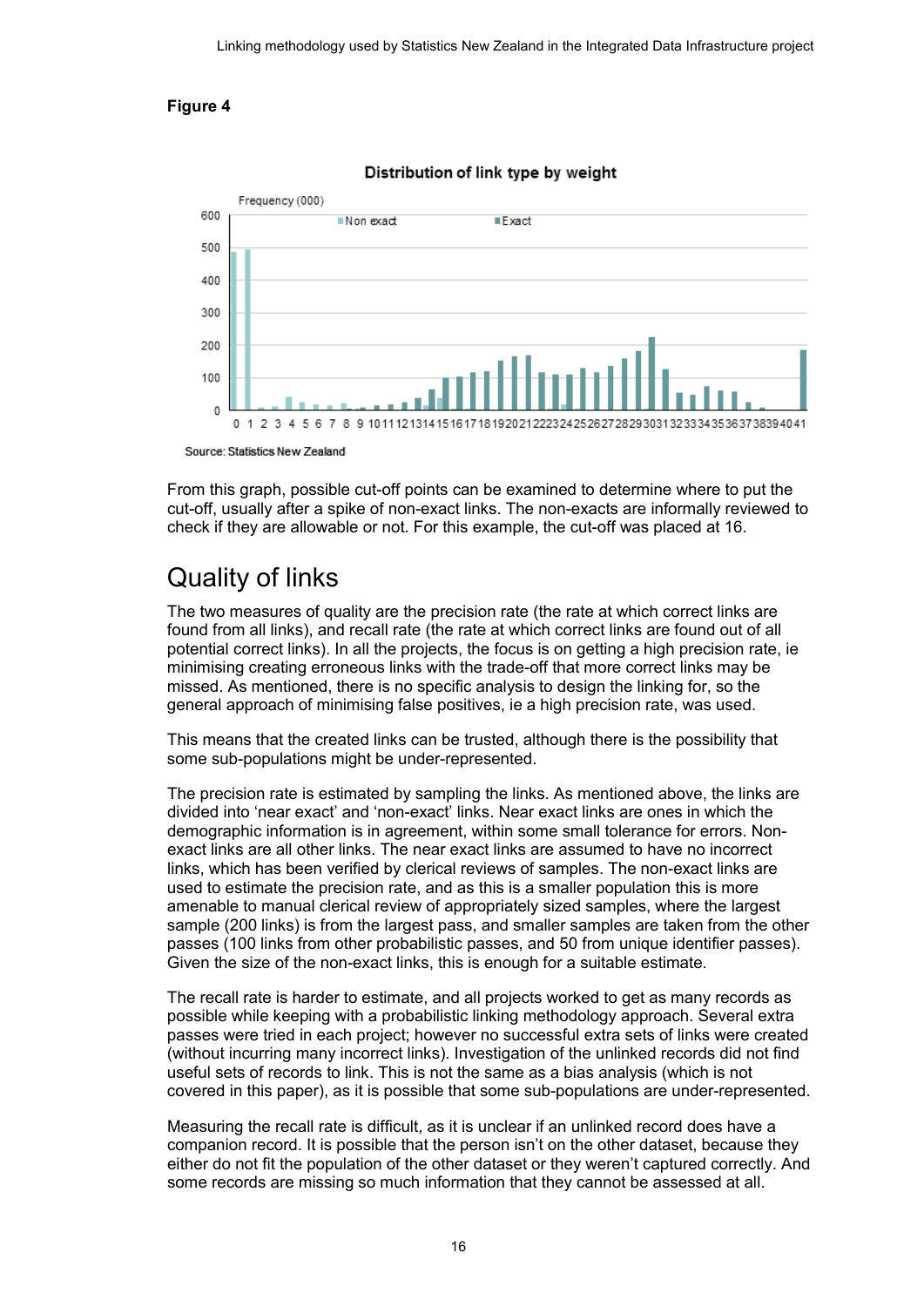For this paper, the recall rate will not be given. Instead a different measure, the 'overlap rate' will be reported, and it will be made clear how this is defined and what assumptions are made. In some cases, this overlap rate will be representative of the recall rate. In all cases, the overlap rate can be no more than the actual unknown recall rate. Measuring the recall rate properly and easily is an area of open research.

In the examples in the next section, the precision rate and the overlap rate are reported.

### <span id="page-16-0"></span>Duplicates, transitivity, and multiple linkages

The methodology focuses on pairwise linking of datasets. However, dealing with the links created is more complicated.

For some of the projects within IDI, it is important to not have any duplicates, as the linking is assumed to be one-to-one. While some links might be valid duplicates of people who are listed more than once, in other cases they could easily be erroneous links. In those projects, duplicates are resolved by the rule that earliest pass and highest weight wins. This eliminates the duplicates in the final dataset. For example, this is used in the MBIE-IR and IR-HLFS projects.

It would be good to eliminate duplicates in the original datasets first, but either this is not a priority for the agencies or not possible for them to carry out without linking their data to another source, or it doesn't impact on their administrative functions. In the IDI projects, the duplicate issue is small; around 5 percent of links might be duplicates, and only the MOE-SLA and IR-MOE projects deal with allowing duplicates. In those projects, once all the links have been combined, duplicates are handled by combining multiple MOE student records under one unique identifier.

With three datasets, there is the possibility of linking record a from dataset A to record b from dataset B, and record a to record c from dataset C. By the way the links are created this means that record b is linked with record c. However, there is nothing enforcing this in the overall linking process, as there may be no linking directly between dataset B and dataset C. Any linking is inferred via dataset A.

In some cases, datasets B and C are directly linked as well as through dataset A. This can lead to situations where record b now links to record c2. For example, the MBIE-MOE project provides links that could potentially contradict the IR-MOE or MBIE-IR linking. This is dealt with by prioritising the datasets, so that if the links between B and C (MBIE-MOE) contradict previously established links, then those new links are ignored. This is how consistency is maintained. The linking of international students in MBIE-MOE is considered an add-on to the links, and has lower priority. All linking is done before final links are processed, so the MBIE-MOE cannot just be the unlinked students.

The other situation is when one project might link dataset A with dataset B, and another project might link a sub-population of dataset A with dataset B. For example, the MOE-SLA project links a sub-population of the IR-MOE project. In this case, a priority is again established. As the MOE-SLA links have better quality information, any link in IR-MOE that contradicts these links is ignored.

# <span id="page-16-1"></span>Central linking concordance

After the links have been processed for duplicates and other issues, they are loaded into a new concordance table. This table contains one row per person (note that it is possible for people to have more than one row where their records have not been linked properly, see below), and in each row are the unique identifiers for each dataset they are located in. This table forms the basis for enabling analysis in the IDI.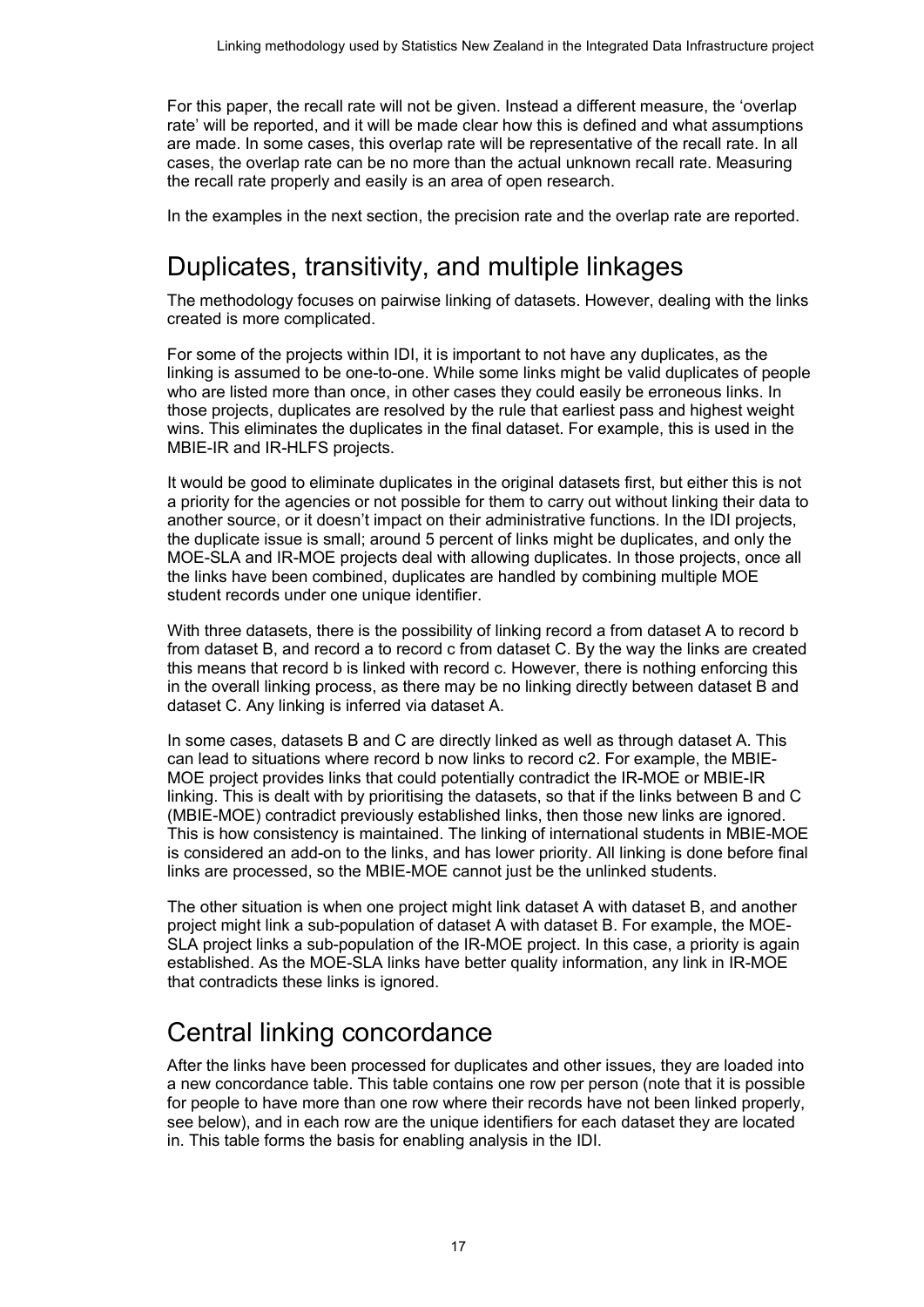For example, one row might contain the person's IR identifier, their MOE identifier, and their MBIE identifier. Another row might contain only their MOE identifier if that person was not linked to any other dataset.

Every person in all datasets in the IDI is listed in the central linking concordance table, but only their identifiers are listed. No other information is stored in this table.

### <span id="page-17-0"></span>Incorporating linkage errors in analysis

Linkage errors can cause problems in analysing the relationships between variables across the linked files. Given the high precision rates and expected high recall rates in the IDI projects, it is expected that these sources of errors would be small. Currently, information around the pass structures and weights are used in some analyses to check results using only links with high weights.

The question of how to incorporate linkage errors in analysis is an open area for research.

For tabular output, this is generally ignored. However, if a cell level estimate of the precision and recall rates could be estimated, then a quality measure could be provided.

For more advanced analysis (eg linear regression), this problem has been more extensively examined. Lahiri and Larsen (2005) show that not correcting errors can lead to regressions having understated relationships, and present an alternative method for correcting for this. More recently, using synthetic data, Kim and Chambers (2012) presented another method for correcting for linkage bias, particularly for the case of linking survey data to administrative datasets. Redoing the Kim and Chambers work, using the IDI data, is in development. The first part of this is to determine if the IDI needs to have this correction given the link rates.

Another approach is to create weights based from the linking information, and produce weighted output that corrects for the linkage errors. This is used, for example, in the New Zealand Census Mortality Study (see Tan et al (2010)).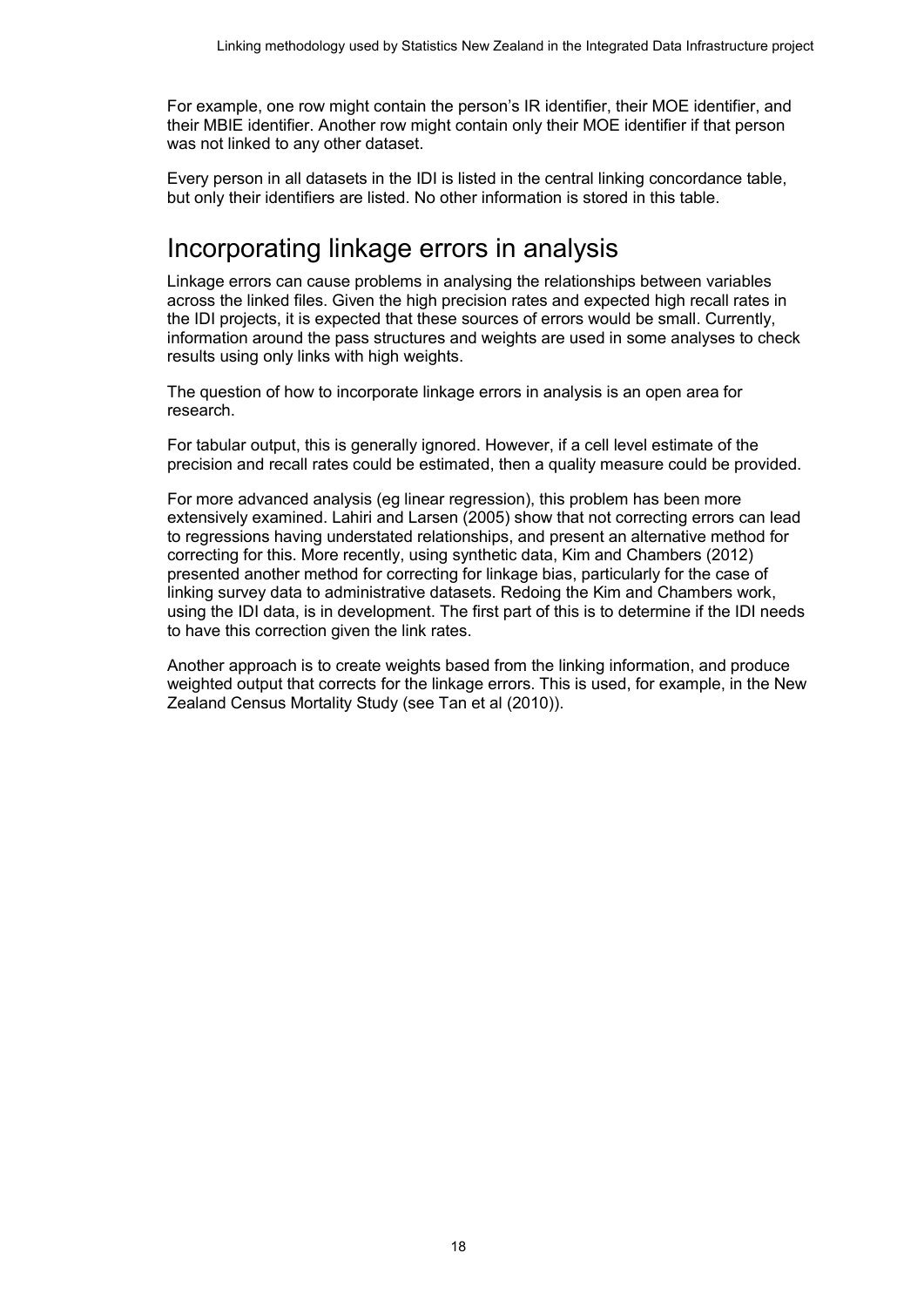

# <span id="page-18-0"></span>4 Examples of record linkage

These are specific cases of using the approach for particular projects, which demonstrates how the approach is used and how it is modified where knowledge of the data is relevant.

The MBIE-IR and IR-MOE projects are both examples of linking to the tax data spine. The MOE-SLA project is an example of a particular subpopulation of interest having better quality linking information available. The MBIE-MOE project focuses on getting international students, and completes a triangle of linking between MBIE, MOE, and IR (see figure 3). The final project, IR-HLFS, demonstrates linking survey data to the tax spine.

Almost all of the datasets have been converted to person level datasets, with event data removed, for use in the linking. The MOE-SLA project has the datasets at the level of enrolment year, where a person can have more than one record, one for each year they were enrolled and/or had a student allowance or loan.

In each project below, the passes are described, first the unique identifier passes then the general probabilistic passes. After each table, the quality of the links are summarised with the precision and overlap rates. See the chapter 3 for the definitions of these rates.

### <span id="page-18-1"></span>Example 1: MBIE-IR

This project integrates Ministry of Business, Innovation and Employment migration and movements data with Inland Revenue tax data.

Unique identifier pass: The MBIE data does not contain an IRD tax file number. A unique identifier on MBIE is passport number. Some people can have more than one passport number. As the dataset is designed to be, as far as possible, one row per person, the various passport numbers are combined into one field.

On the Inland Revenue data, only a sub-population has passport number, available for people who use a passport to validate their identity on the Inland Revenue dataset. This means that passport number is only available for 4.7 percent of the people who have a name and/or a birth date.

As mentioned above, there can be more than one passport number per person, and the passport number is not used to block. Instead, two unique identifier passes are used.

The first pass blocks on date of birth and matches on passport number, looking for an exact match in any of the available passport numbers. The second pass uses Soundex of first and last names, and again matches on any available passport number. There are not many records without date of birth, however the second pass picks up some records and these are easy links to form.

Probabilistic pass: the standard passes are used here, as defined above.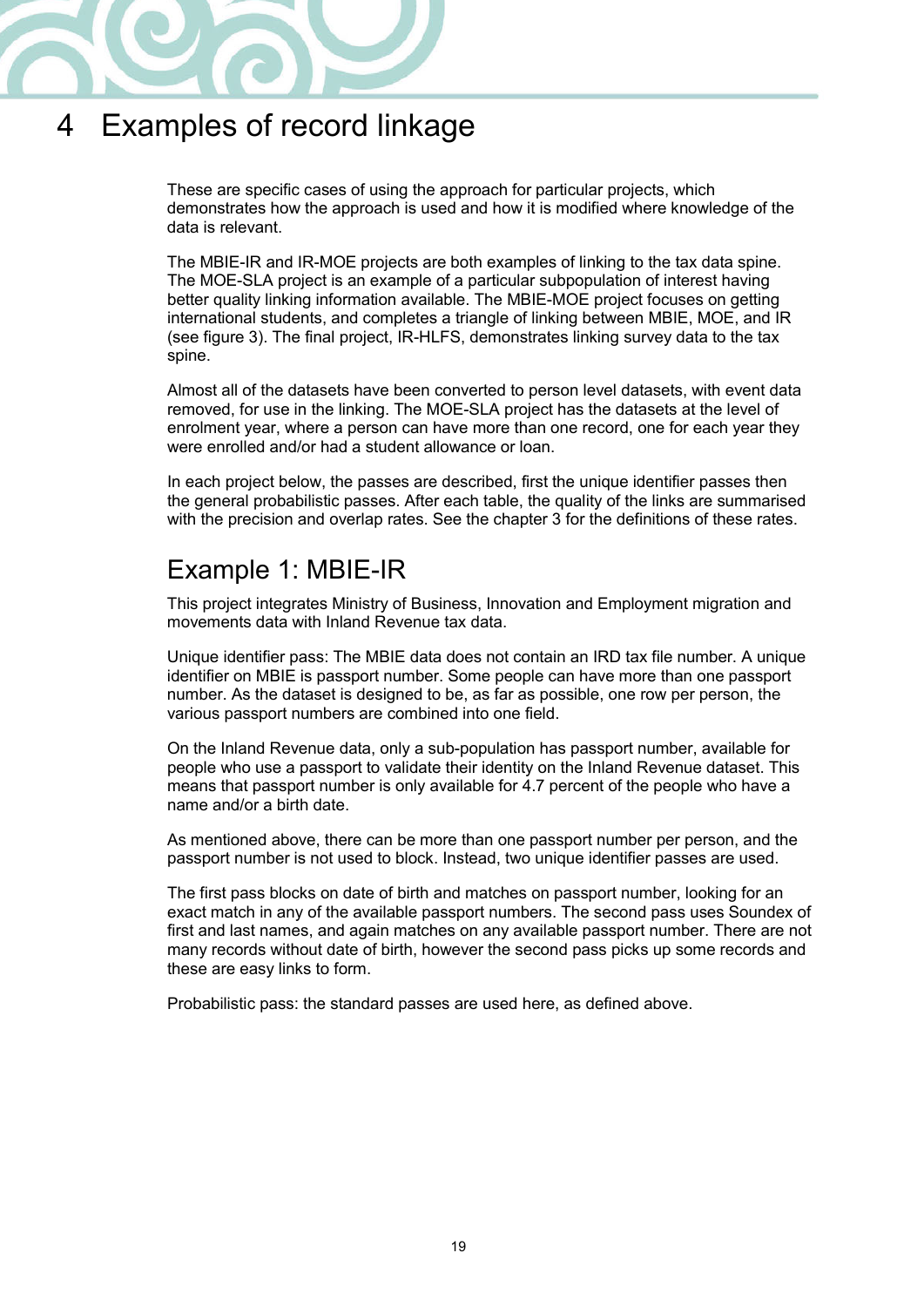#### Table 2

| Pass number | <b>Blocking</b>                                 | Linking                                                                                         |
|-------------|-------------------------------------------------|-------------------------------------------------------------------------------------------------|
|             | Date of birth                                   | Passport number                                                                                 |
| 2           | Soundex of last and first names,<br>sex.        | Passport number                                                                                 |
| 3           | Date of birth                                   | First name, last name, sex,<br>passport number.                                                 |
| 4           | Soundex of first name, Soundex<br>of last name. | First name, last name, sex, year<br>of birth, month of birth, day of<br>birth, passport number. |

#### <span id="page-19-1"></span>Outline of the passes for MBIE-IR

The precision rate is 99.7 percent and the overlap rate is 45 percent. The overlap is measured simply as the number of links over the total number of potential MBIE records. It is likely that many of those records will not have a companion record on IR because many temporary visitors captured in the migration dataset will not interact with the tax system, but this exact population cannot be defined.

### <span id="page-19-0"></span>Example 2: IR-MOE

This project integrates Inland Revenue tax data with Ministry of Education data.

Unique identifier pass: Both datasets have the common identifier of tax file number. However, only around 27 percent of the student population has a tax file number recorded (this is voluntary information and not verified at source).

Probabilistic passes: The two general passes are included. However, there is a large section of student information (from an earlier time period when less was recorded) where full name is not recorded. Instead only the last four letters of their surname, and sometimes the first letter of their first name, is noted. As they would likely not be in the previous passes, a separate pass was added to pick them up.

#### Table 3

| Pass number   | <b>Blocking</b>                                 | Linking                                                                                                                     |
|---------------|-------------------------------------------------|-----------------------------------------------------------------------------------------------------------------------------|
|               | <b>IRD</b> identifier                           | Year of birth, month of birth, day<br>of birth, first name, last name,<br>sex, truncated last name, first<br>name initials. |
| $\mathcal{P}$ | Date of birth                                   | First name, last name, sex, IRD<br>identifier.                                                                              |
| 3             | Soundex of first name, Soundex of<br>last name. | First name, last name, sex, year<br>of birth, month of birth, day of<br>birth, IRD identifier.                              |
| 4             | Truncated last name, date of birth.             | Sex, first name initials, IRD<br>identifier.                                                                                |

#### <span id="page-19-2"></span>Outline of the passes for IR-MOE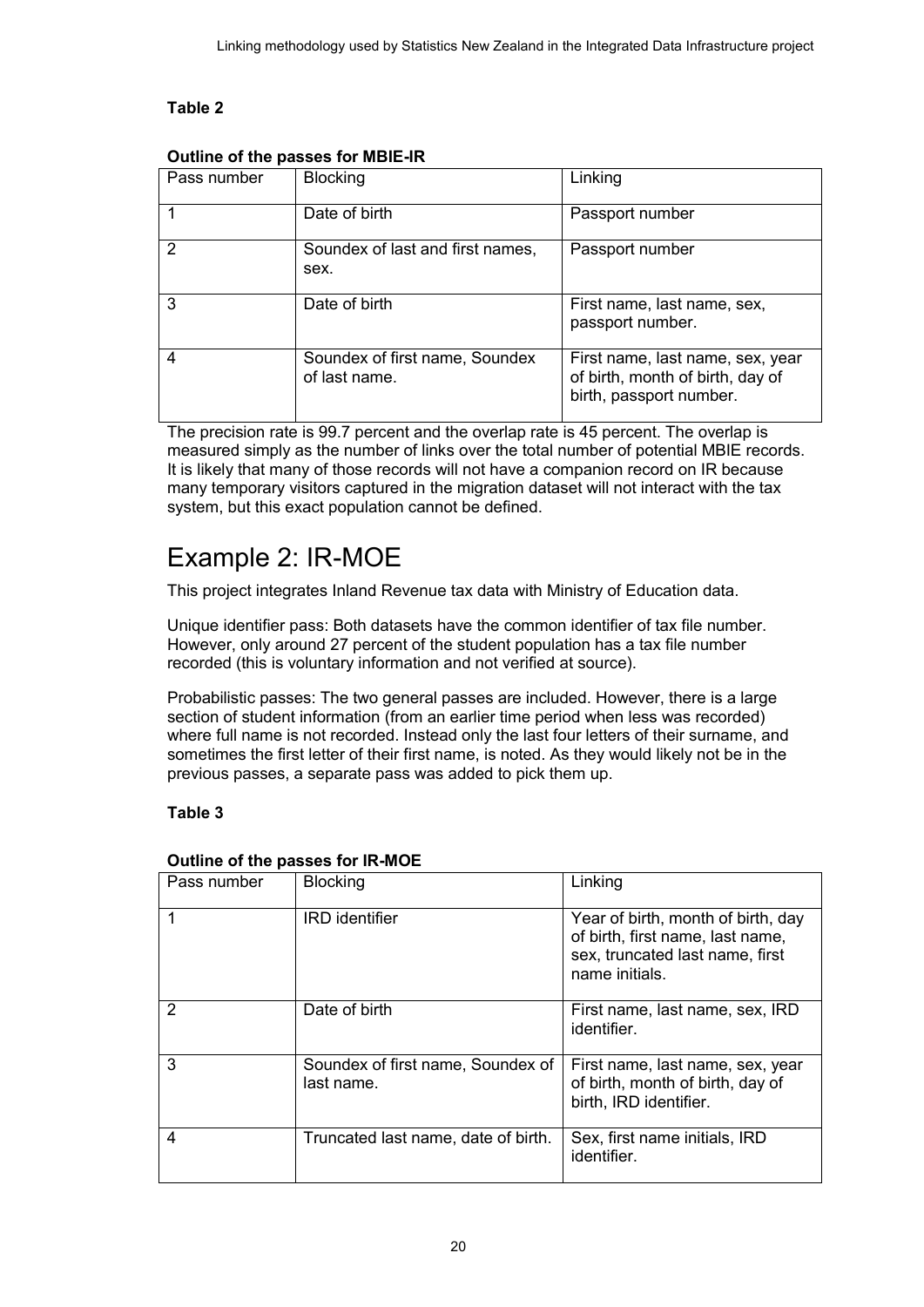The precision rate is 98.4 percent and the overlap rate is 78 percent. The overlap is measured as the number of students registered on MOE that are linked. It is possible for some students, such as international students, not to be registered with IR.

# <span id="page-20-0"></span>Example 3: MOE-SLA

This project integrates Ministry of Education student data with Ministry of Social Development loans and allowances data. There is more data available, in particular provider and student level information, to enable a better linking than with just the basic demographic information, but only for students who have either an allowance or a loan.

Unique identifier pass: The basic unique identifier is a combination of provider code and student identifier number. Students can have more than one provider code and student identifier over time. The data is at the enrolment year level as students are allowed one borrowing a year, which may be to different providers over time.

Around 27 percent of the students have a tax file number on both datasets, and this can also be used as a unique identifier. The tax file number is not used as a blocking variable because the links that would be created are picked up in other passes, and this field has low coverage.

Probabilistic pass: the standard passes are used here, as defined above. Sex is added to help reduce the block sizes.

Due to the nature of the data, another pass is added because only truncated last name and first name initials are available for some students.

#### Table 4

| Pass number   | <b>Blocking</b>                                      | Linking                                                                                                                           |  |  |
|---------------|------------------------------------------------------|-----------------------------------------------------------------------------------------------------------------------------------|--|--|
|               | Provider code, student identifier,<br>year of birth. | Day of birth, month of birth, first<br>name, last name, IRD identifier.                                                           |  |  |
| $\mathcal{P}$ | Date of birth, sex.                                  | First name, last name, IRD<br>identifier, provider code, student<br>identifier                                                    |  |  |
| 3             | Soundex of first name, Soundex of<br>last name, sex. | Year of birth, month of birth, day<br>of birth, first name, last name,<br>IRD identifier, provider code,<br>student identifier.   |  |  |
| 4             | Date of birth, sex.                                  | First name, last name, sex,<br>truncated last name, first name<br>initials, IRD identifier, provider<br>code, student identifier. |  |  |

#### <span id="page-20-1"></span>Outline of the passes for MOE-SLA

The precision rate is 99.1 percent and the overlap rate is 92 percent. The overlap is measured as the number of students registered on SLA that are linked. All students on SLA should be on MOE, although manual review of a sample found records that could not be found on MOE.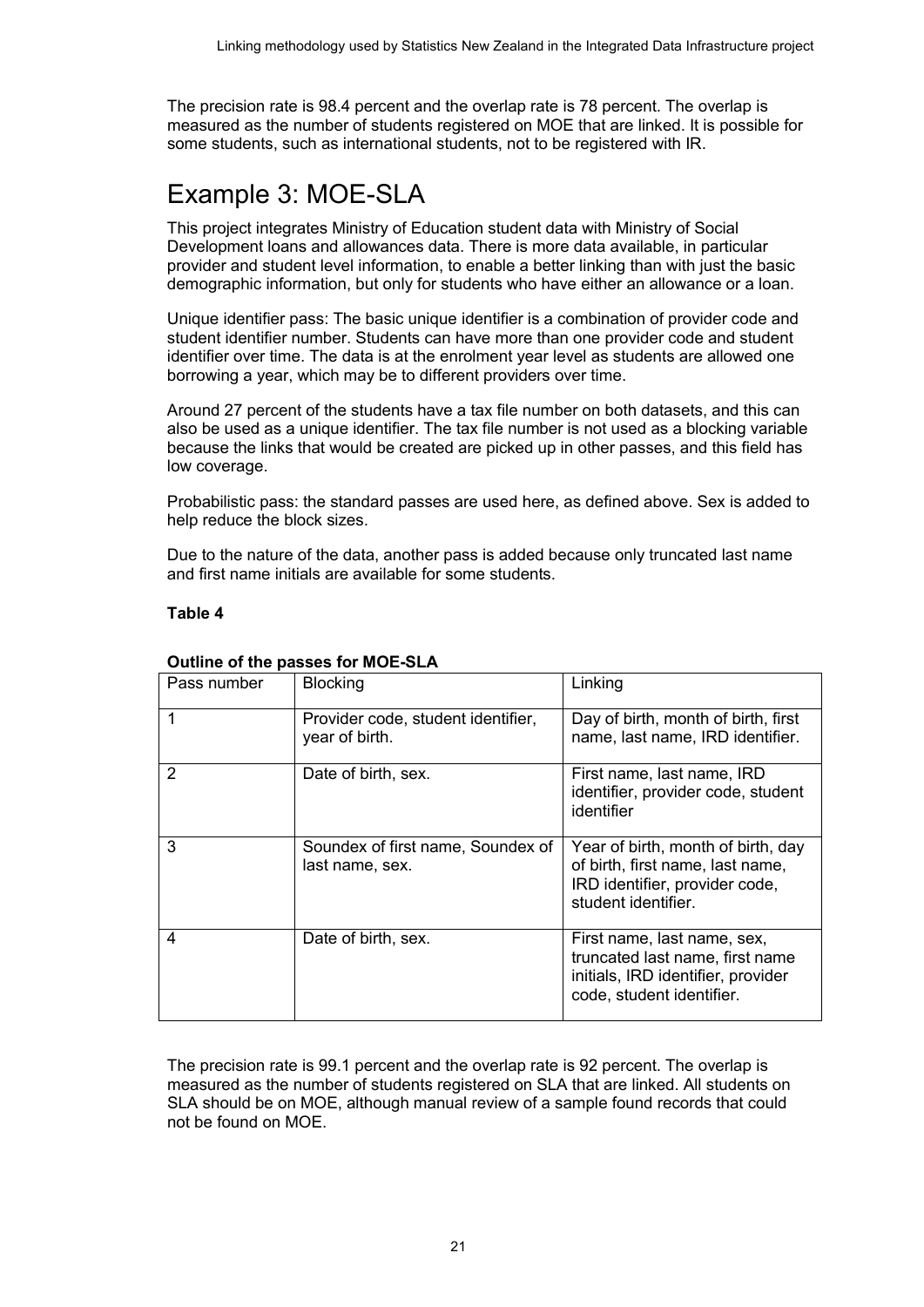# <span id="page-21-0"></span>Example 4: MBIE-MOE

This project integrates Ministry of Business, Innovation and Employment migration and movements data with Ministry of Education student data. This project is targeted at linking international students, who might not be registered with Inland Revenue. All students are included after that specific linking for a chance to pick up any extra links missed in the previous projects.

Unique identifier pass: There is no common unique identifier, so this pass is not used.

Probabilistic pass: This linkage is split into two groups. The first group reduces the data on each side to international students, which can be identified in each dataset. The second group is all people. The two linking approaches are the same, with different populations. Sex was added to the blocking variables in the later passes to improve blocking size.

The two probabilistic passes are used, and a third is added because the only name information people might have is a truncated last name, and maybe a first initial.

#### Table 5

| Pass number | <b>Blocking</b>                                                                     | Linking                                                                        |
|-------------|-------------------------------------------------------------------------------------|--------------------------------------------------------------------------------|
|             | Date of birth, International Student<br>Indicator.                                  | First name, last name, sex.                                                    |
| 2           | Soundex of first name, Soundex of<br>last name, International Student<br>Indicator. | First name, last name, year of<br>birth, month of birth, day of birth,<br>sex  |
| 3           | Date of birth, last name truncated,<br>International Student Indicator.             | First initials, sex.                                                           |
| 4           | Date of birth, sex.                                                                 | First name, last name.                                                         |
| 5           | Soundex of first name, Soundex of<br>last name                                      | First name, last name, year of<br>birth, month of birth, day of birth,<br>sex. |
| 6           | Date of birth, sex.                                                                 | First initials, last name truncated.                                           |

#### <span id="page-21-2"></span>Outline of the passes for MBIE-MOE

The precision rate is 99.6 percent and the overlap rate is 78 percent. The overlap is measured as the number of international students registered on MOE that are linked. While it is likely that other students, not indicated as international, linked, this is the population of interest.

### <span id="page-21-1"></span>Example 5: IR-HLFS

This project integrates Inland Revenue tax data with the Statistics NZ Household Labour Force Survey (HLFS).

In the case of this data, the HLFS has no common unique identifier with the Inland Revenue data, so the unique identifier pass could not be used at all. The standard probabilistic passes were used.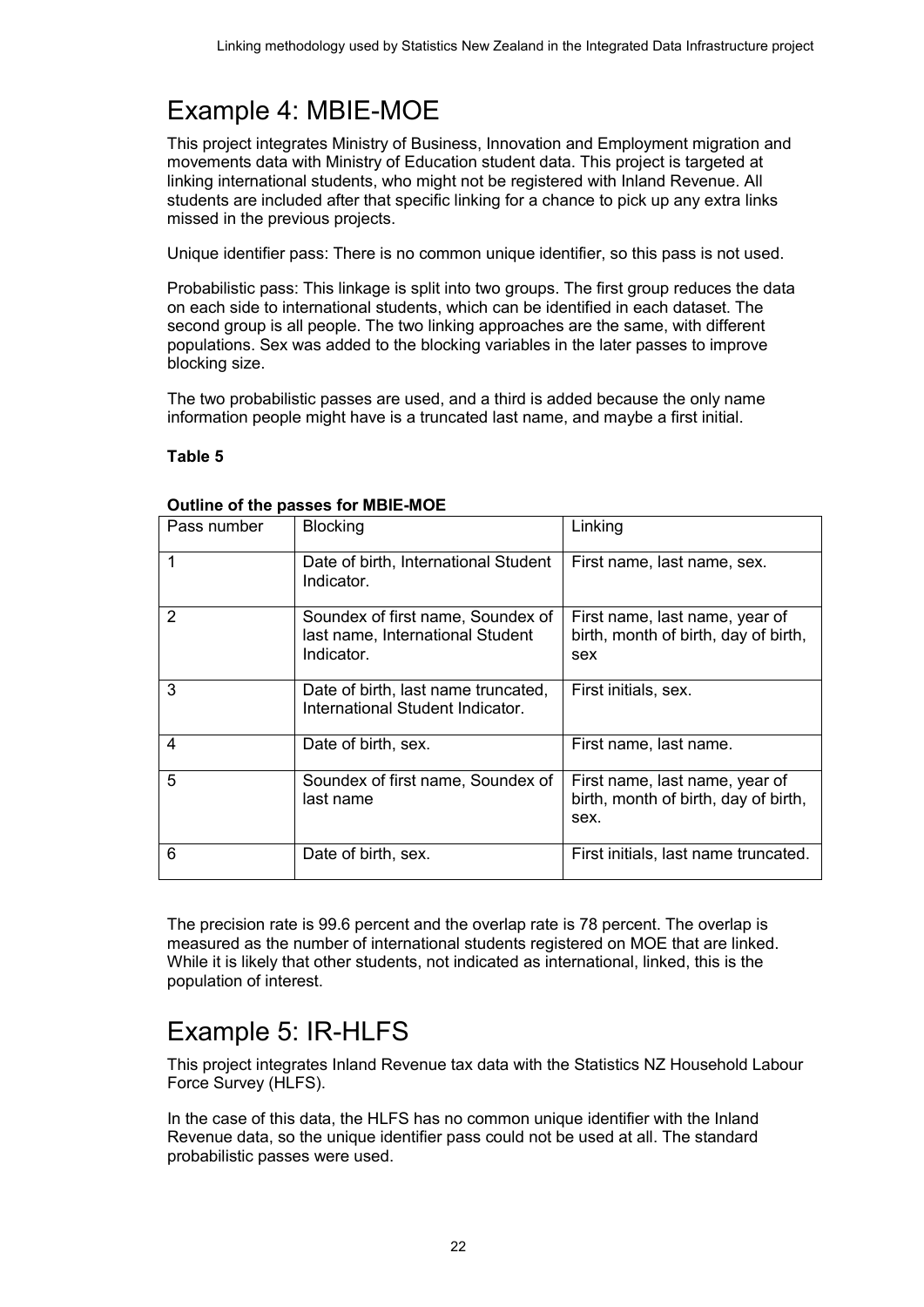One important note is that name on the HLFS is provided in one field, which is standardise into first names and last names. The quality of this variable is quite variable, and around 10 percent or more of adults can be missing a name entirely, and many only have a first name. This makes linking problematic for many records.

In the future, other variables, such as address, will be considered for incorporating to improve the link.

#### Table 6

#### <span id="page-22-0"></span>Outline of the passes for IR-HLFS

| Pass number | <b>Blocking</b>                                   | Linking                                                                        |
|-------------|---------------------------------------------------|--------------------------------------------------------------------------------|
|             | Date of birth                                     | First name, last name, sex.                                                    |
| 2           | Soundex of first name, Soundex of  <br>last name. | First name, last name, sex, year<br>of birth, month of birth, day of<br>birth. |

The precision rate is 96 percent and the overlap rate is 75 percent. The overlap is measured as the number of adults on HLFS that are linked. It is possible that some adults will not have an Inland Revenue record. While children may also have linked, the adults are the population of interest.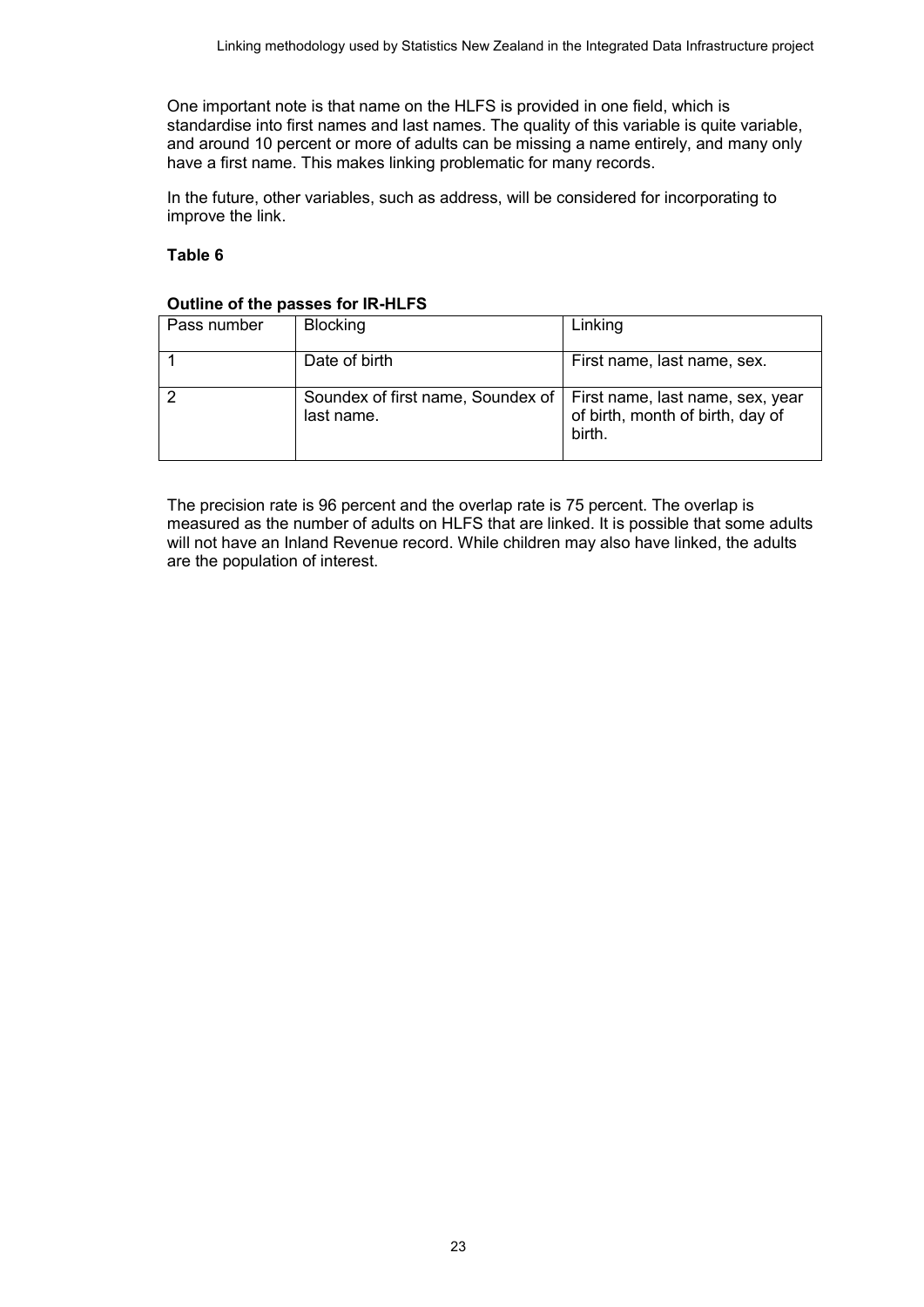

# <span id="page-23-0"></span>5 Conclusion

The Integrated Data Infrastructure contains administrative and survey sourced data. The intention is to link the data at a person level. For the purposes of linking, the data is restructured to be at a person level where possible.

Where the data cannot be directly linked on common identifiers, the linking is based on probabilistic linking. This is a widely used international methodology, and provides robust results. The aim of the linking in the IDI is to minimise creating erroneous links, that is, to maximise the precision rate.

The implementation we use utilises the fact that there are unique identifiers for parts of the data. This information is used first, and then demographic information is used to form the passes. A general approach is given as the first step for any linkage project.

There are only a few variables available; first and last names, sex, and date of birth. However, the linking is still of good quality, perhaps because New Zealand is a small country (roughly 4.5 million people) meaning that name and date of birth is more frequently unique than in other countries.

In the five examples presented, the general approach is modified in each case because of the nature of the data used. While the general approach is followed, knowledge of the data means that the passes can be more precisely targeted to increase the ability of the linkage project to find links.

The quality of the linking depends a lot on the input quality. While the administrative data sources are of good quality, the survey data is less so meaning that the linking involving the Household Labour Force Survey is of lower quality.

The result of these projects are high precision rates. The recall rates are less well measured, but there are no areas of significant bias found. How the issue of duplicates is dealt with is tailored for each project, and care is maintained to ensure consistent links.

The IDI has a good foundation on which we can build robust analysis of government data to answer a wide range of important research, policy, and evaluation questions.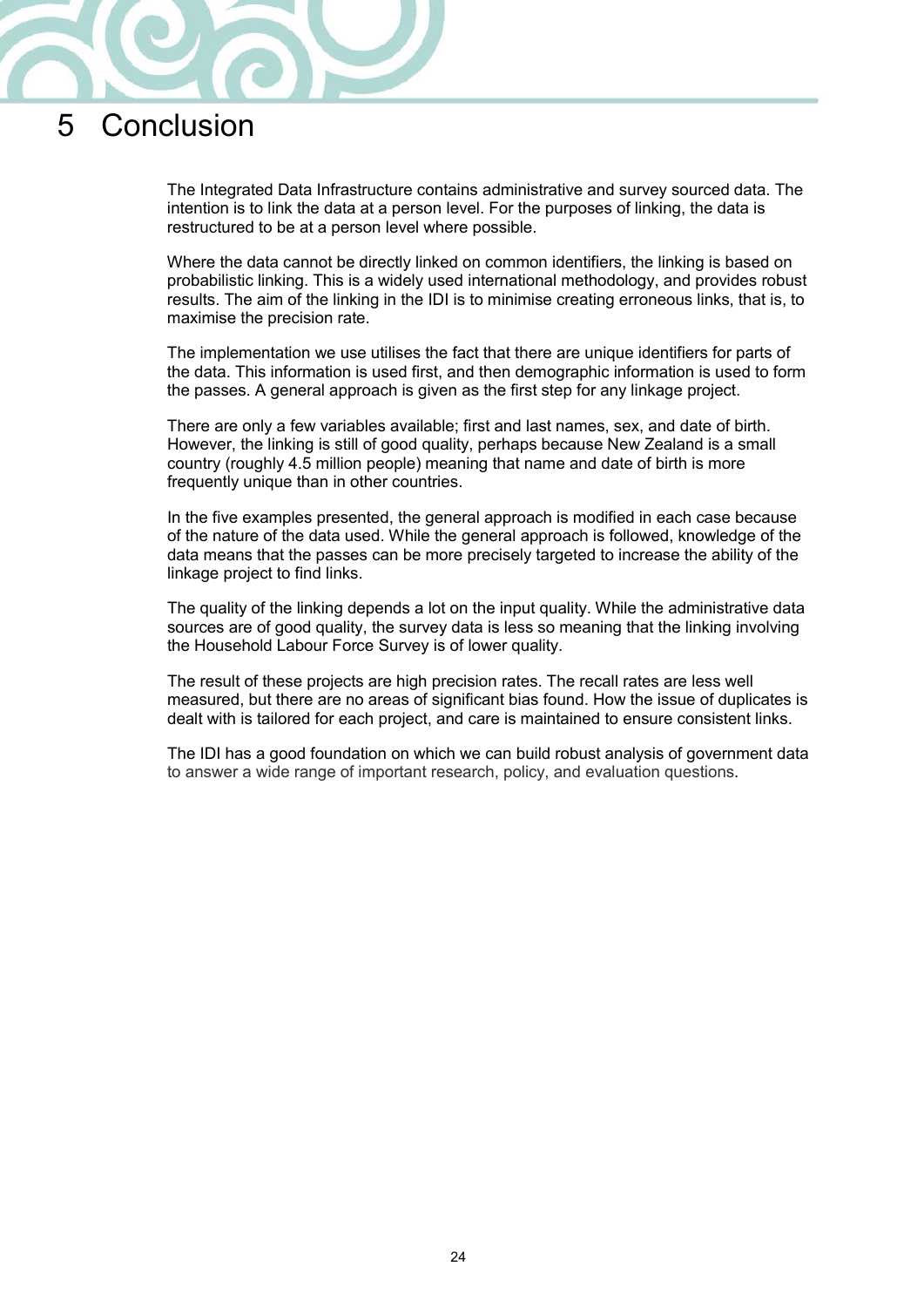

# <span id="page-24-0"></span>**References**

Christen, P. (2012). Data matching: concepts and techniques for record linkage, entity resolution, and duplicate detection. Springer.

Kim, G & Chambers, R (2012). Regression analysis under incomplete linkage. Computational Statistics and Data Analysis, 56 (9), 2756-2770.

Lahiri, P & Larsen, M (2005). Regression analysis with linked data. Journal of the American Statistical Association 100 (469): 222-230.

Fellegi, I & Sunter, A (1969). A theory for record linkage. Journal of the American Statistical Association 64 (328): 1183–1210.

Herzog, T, Scheuren, F & Winkler, W (2007). Data quality and record linkage techniques. Springer.

National Archives (2007). [The Soundex indexing system.](http://www.archives.gov/research/census/soundex.html) Available from: <http://www.archives.gov/research/census/soundex.html>

Statistics New Zealand (2013). Integrated Data Infrastructure. Available from: [www.stats.govt.nz](http://www.stats.govt.nz/)

Tan, L, Blakely, T, & Atkinson, J (2010). Record linkage of census and mortality 2001–06 records: Unlock Ratios 2005–06 and linkage weights 2001–06. New Zealand Census Mortality Study Technical Report No.7.

Winkler, W (1999). The state of record linkage and current research problems. Bureau of Census Research Report, RR99/04.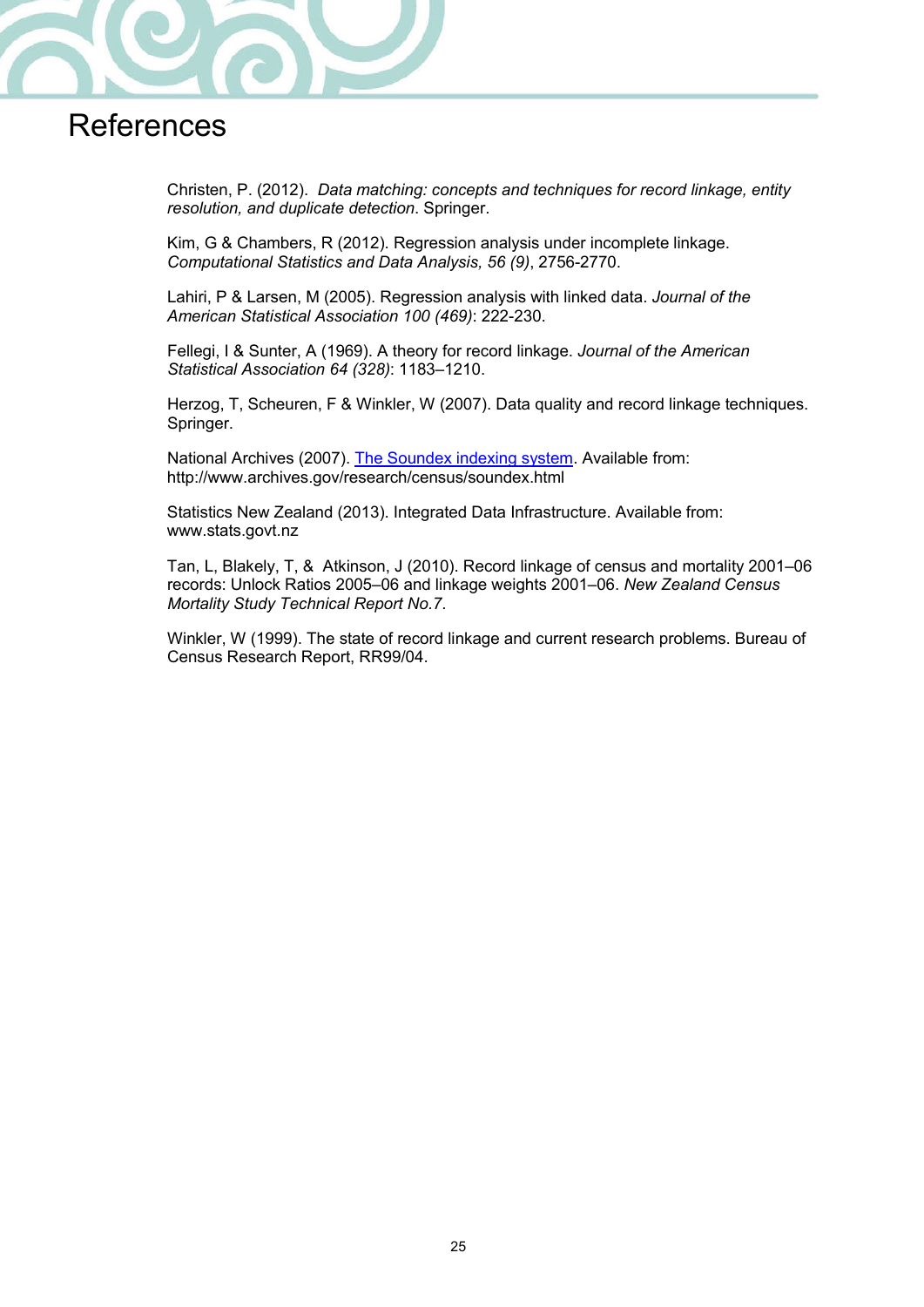

# <span id="page-25-0"></span>Appendix 1: Source agencies' datasets

### <span id="page-25-1"></span>Inland Revenue

Inland Revenue plays a critical role in improving the economic and social wellbeing of New Zealanders. Inland Revenue collects 85 percent of the Crown's revenue as well as collecting and disbursing social support programme payments and providing the government with policy advice.

Website:<http://www.ird.govt.nz/>

#### Inland Revenue tax data

Employment and earning data; tax able earnings and deductions; customers' file and client names.

Data includes:

- personal identifiers and details; ie IR number, name, title, date of birth, resident indicator (New Zealand or overseas), address
- income and tax details; ie taxable earnings, earnings not liable, tax deductions (including PAYE, withholding tax, family support tax credit, student loan amount)
- employer and employment details; ie employer IRD number, employment start and end dates.

#### Inland Revenue Data for Student Loans and Allowances

This covers all student loan borrowers plus allowance recipients since the start of the Student Loan Scheme in 1992.

Data includes:

- personal identifiers and details; ie IRD number, name, title, date of birth, address, residency status
- enrolment details (for where a loan or allowance was received); ie education provider
- student loan details; ie loan registration start and end dates, principal transferred from StudyLink, interest transferred, interest eligible for write-off, loan balance, interest compounded, interest written off
- income and loan repayment details; ie gross earnings (from each employer if more than one) including salary/wages, benefits, New Zealand Superannuation, and withholding payments, as well as tax paid, employer industry code, employer's IRD number, and employment stop date.

### Student Loans Account Manager

This covers all student loan borrowers plus allowance recipients since the start of the Student Loan Scheme in 1992.

Data includes:

- personal identifiers and details; ie IRD number, name, date of birth, sex, ethnicity, address postcode
- enrolment details (for where a loan was received); ie provider, student ID number, attendance type (ie full time/part time)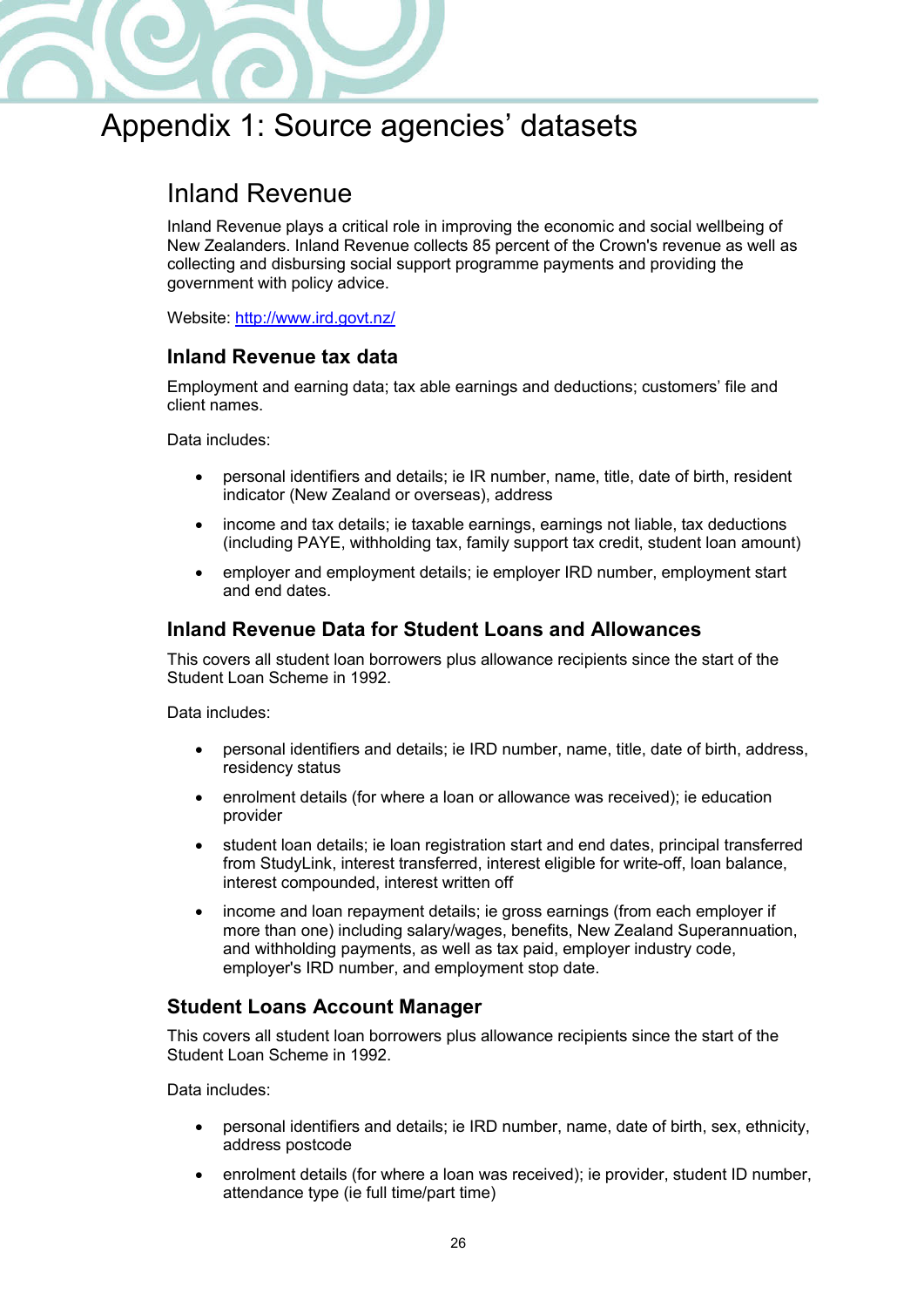• student loan details; ie student loan payments (including the amounts borrowed for fees, course-related costs, and living costs), interest and repayments, and the loan start and end date.

# <span id="page-26-0"></span>Ministry of Social Development

This Ministry helps create successful individuals, which in turn builds strong, healthy families and communities. It provides care and protection of vulnerable children and young people, employment, income support and superannuation services, funding to community service providers, social policy and advice to government, and student allowances and loans.

Website:<http://www.msd.govt.nz/>

#### Benefit dynamics data

This data includes information about the counts and time periods of people receiving government transfers (benefits), and relationship information where individuals have a dependent partner or children. Information about events leading to the beginning and end of receiving a benefit is also provided.

Details of benefit spells; including event leading to spell; benefit type.

Data includes:

- personal identifiers and details; ie social welfare number, IRD number, date of birth, sex, ethnicity
- details of the partner and/or child included in the benefit; ie social welfare number, date of birth
- benefit spell details; ie the event that led to the spell, incapacity reason codes, benefit type, spell start and end dates, and the occupation code, last date worked, and last weekly earnings.

### Student Loans and Allowances

This data includes eligible students who apply for, and receive, financial support under these schemes.

Data includes:

- personal identifiers and details; ie IRD number, name, date of birth, sex, ethnicity, address
- enrolment details (for where a loan or allowance was received); education provider, student ID number
- student loan details; ie type and amount of loan payments, sum of repayments and refunds, loan balance and interest transferred to Inland Revenue
- student allowance details; ie type and amount of allowance paid, number of weeks of allowance, student's income, number of partners (eg spouse, civil union, etc), number of studying partners, total partner income, each parent's income (if parent-income tested).

### <span id="page-26-1"></span>Ministry of Education

The Ministry of Education is the Government's lead advisor on the New Zealand education system, shaping direction for sector agencies and providers.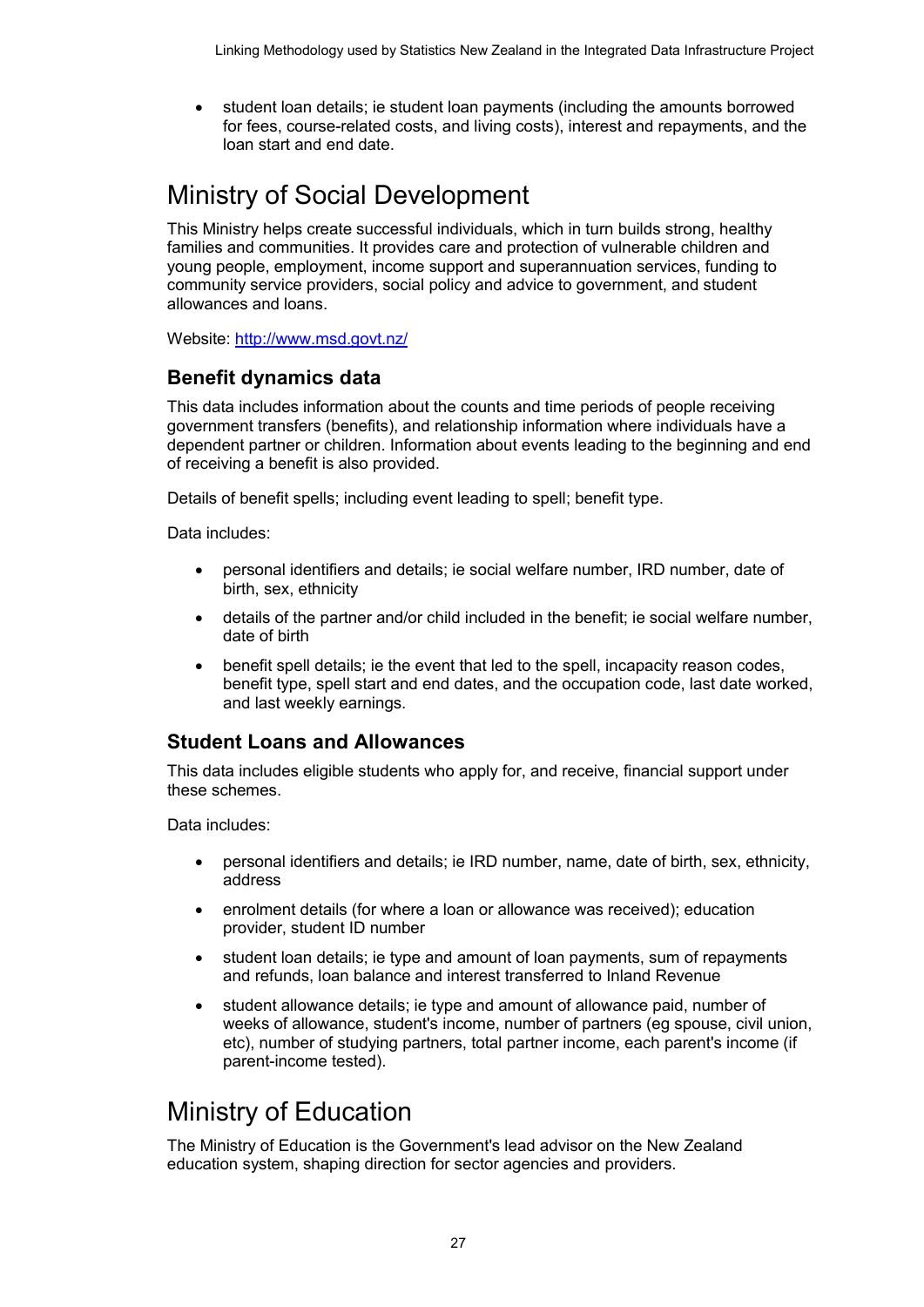Website:<http://www.minedu.govt.nz/>

#### Tertiary and secondary information

This data covers all students enrolled or who have completed formal/non-formal tertiary qualifications at government funded tertiary education organisations.

Secondary school transitions; tertiary provider enrolments and qualifications; industry training.

Data includes:

- personal identifiers and details; ie NSN student number, TSEC student number, name, date of birth, sex, ethnicity
- secondary school data; ie school standards and qualifications and transitions
- tertiary workplace data; ie industry training, modern apprenticeships and targeted training
- tertiary provider data; ie enrolments in courses and qualifications, completions, provider, student ID numbers, provider type, field of study.

#### Student Loans Account Manager

This dataset is consolidated unit record data containing key information about student loans and allowances from the Information Analysis Platform. The Student Loans Account Manager is no longer in use.

Data includes:

- personal identifiers and details; ie IRD number, name, date of birth, sex, ethnicity, address postcode
- enrolment details (for where a loan was received); ie provider, student ID number, attendance type (ie full time/part time)
- student loan details; ie student loan payments (including the amounts borrowed for fees, course-related costs, and living costs), interest and repayments, and the loan start and end dates.

### <span id="page-27-0"></span>Ministry of Business, Innovation and Employment

The Ministry of Business, Innovation and Employment (MBIE) contributes to the Government's goals of building a more competitive and productive economy, delivering better public services, rebuilding Christchurch, and creating more affordable housing.

Website:<http://mbie.govt.nz/>

#### Migration and movements

The data contains all individuals who have had a visa application decided by Immigration New Zealand within the reference period and all individuals who have a record of movement across New Zealand's border within the reference period.

Data includes:

- personal identifiers and details; ie client code, passport number, name, date of birth, sex, nationality
- international movement details; ie arrival and departure date, ship number, visa type and status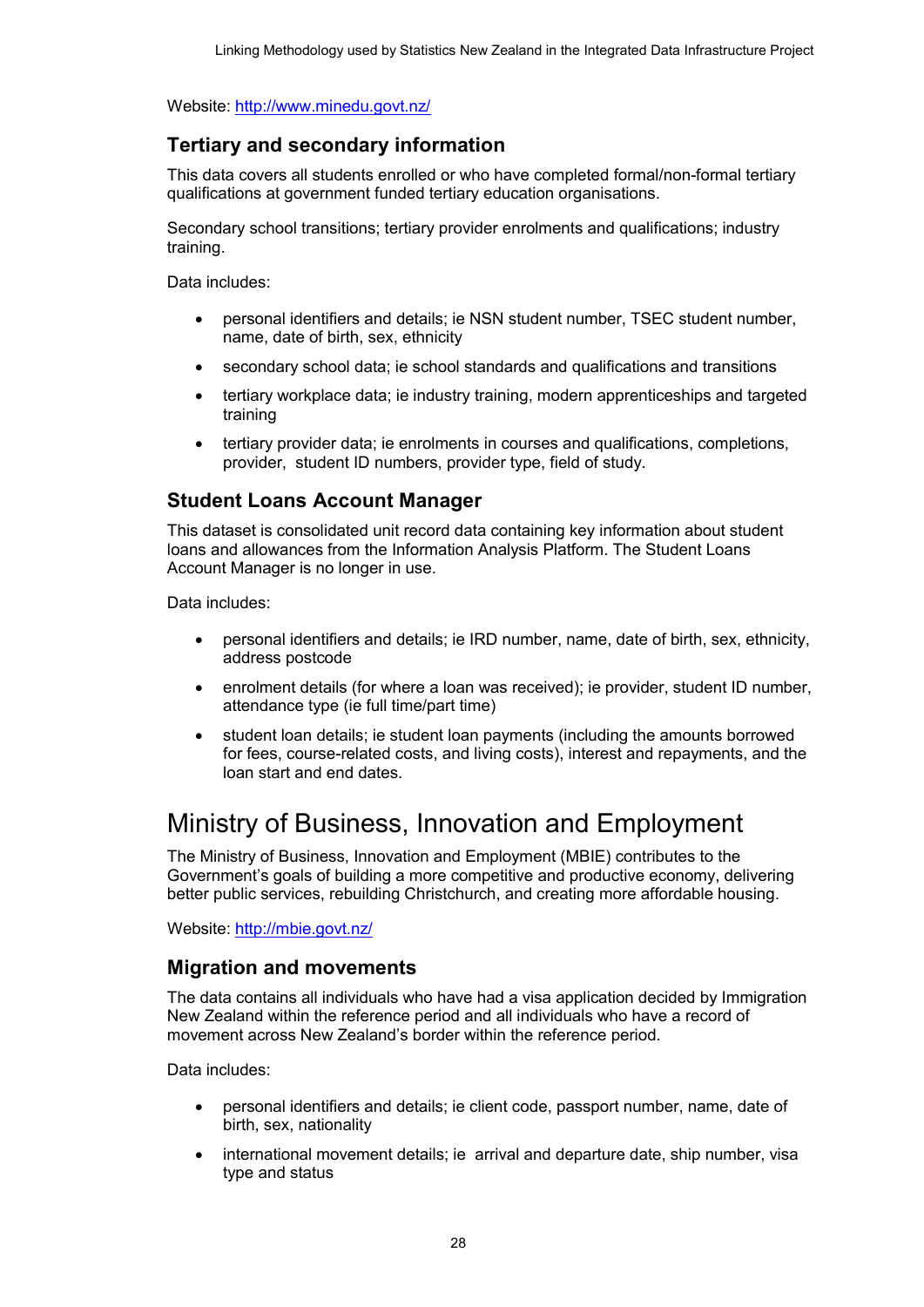• visa application details; ie visa type, policy criteria, occupation, education institution.

#### Migrant survey

The Migrant Survey covers migrants aged 18+ who were admitted under the Skilled Business (principal and secondary applicants), Family (Parent and Partner), and Work Visa schemes. Excluded from the survey were migrants admitted under the Students scheme and those admitted under the Pacific Quotas schemes.

Migrant Survey data:

- personal identifiers and details; name, date of birth, country of birth, sex, passport number, citizenship, marital status, occupation
- departure and arrival details; dates, New Zealand and overseas port codes, overseas zip codes, travel month, aircraft details, permits, reasons for travel.

### <span id="page-28-0"></span>New Zealand Customs Service

The New Zealand Customs Service is the government agency with the job of ensuring the security of New Zealand borders.

They protect the economy from illegal imports and exports. They promote New Zealand's international trade. They collect revenues, investigate illegal activity, and prosecute where necessary.

They also make sure that lawful travellers and goods can move across our borders as smoothly and efficiently as possible.

Website:<http://www.customs.govt.nz/about/Pages/default.aspx>

### Departure and arrival cards

This data contains overseas visitors, New Zealand resident travellers, and permanent and long-term migrants entering or leaving New Zealand. Statistics NZ receives a sample of departure and arrival cards from the New Zealand Customs Service, which is then supplied to the IDI.

Departure and arrival cards data:

- personal identifiers and details; name, date of birth, country of birth, sex, passport number, citizenship, marital status, occupation
- departure and arrival details; dates, New Zealand and overseas port codes, overseas zip codes, travel month, aircraft details, permits, reasons for travel.

### <span id="page-28-1"></span>Ministry of Justice

The Ministry of Justice delivers court and tribunal services including collection of fines and reparation, provides policy advice and negotiates Treaty of Waitangi claims on behalf of the Government. The Ministry of Justice is the lead justice sector agency and also supports the judiciary.

Website:<http://www.justice.govt.nz/>

### Charges data

This data covers all persons who have had a charge laid against them in court and where the case has been disposed.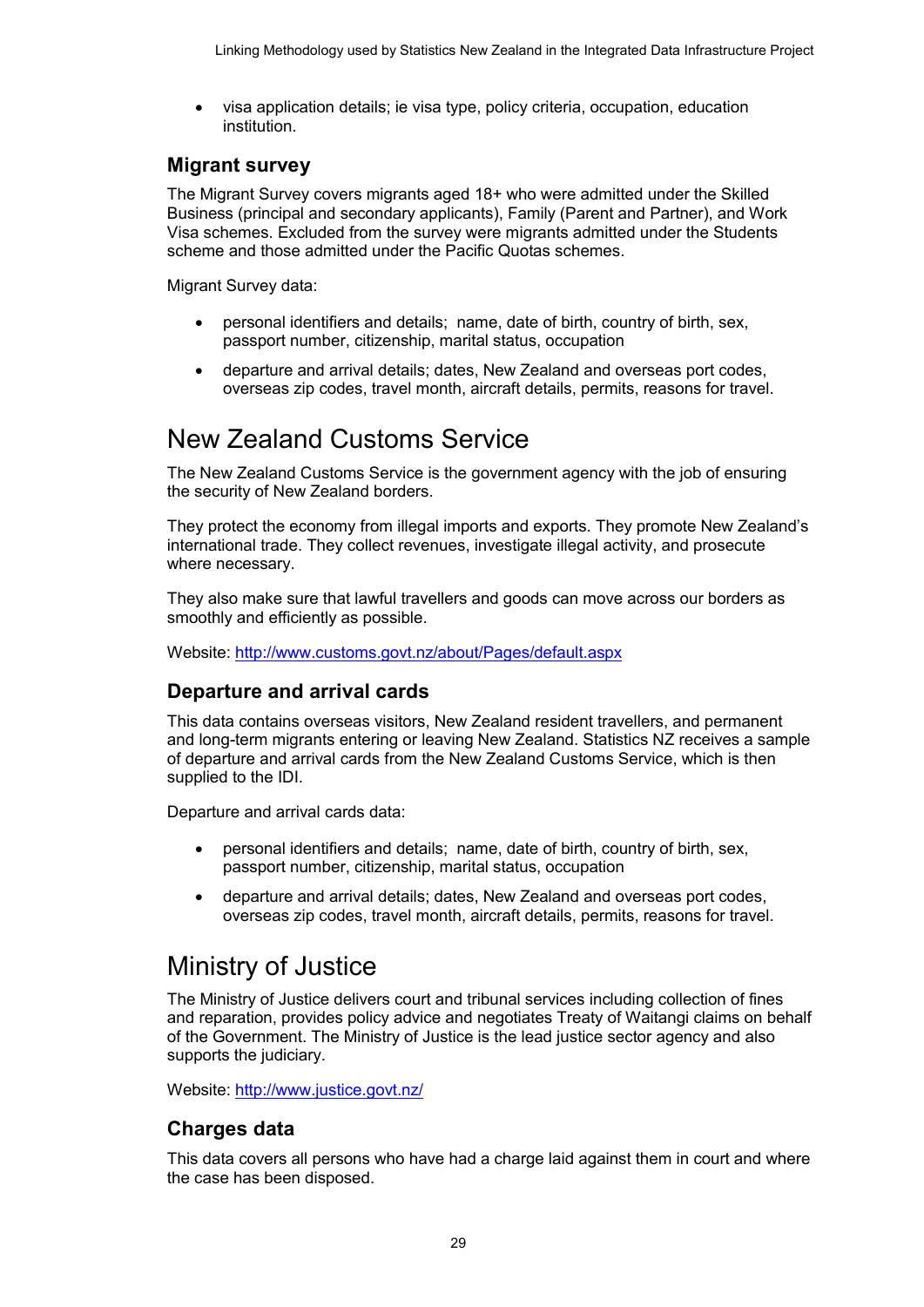Ministry of Justice charges data includes:

- personal identifiers and details; name, date of birth, sex, ethnicity, address,
- charges details; offence code, offence details.

### <span id="page-29-0"></span>Department of Corrections

The Department of Corrections works to make New Zealand a better, safer place by protecting the public from those who can cause harm, and reducing re-offending.

Website:<http://www.corrections.govt.nz/>

### Sentencing data

The sentencing data contains period information about the sentences served by offenders.

Corrections sentencing data includes:

- personal identifiers and details; offender id, name, date of birth, sex, birthplace
- offending details; sentencing start and end dates, sentencing details, first and last hearing dates.

# <span id="page-29-1"></span>Accident Compensation Corporation

The Accident Compensation Corporation (ACC) provides comprehensive, no-fault personal injury cover for all New Zealand residents and visitors to New Zealand.

Website:<http://www.acc.co.nz/>

### Injury data

This data contains information on workplace injury claims.

Injury data:

- personal identifiers and details; name, date of birth, sex, ethnicity, employee and employer IRD numbers, address, occupation, fund account
- Injury details; dates, activity, medical fees paid, injury causes, claim number, injury diagnosis code.

### <span id="page-29-2"></span>Statistics NZ

Statistics NZ is a government department and New Zealand's national statistical office. It is New Zealand's major source of official statistics and leader of the Official Statistics System.

Website:<http://www.stats.govt.nz/>

### Household Labour Force Survey

The Household Labour Force Survey (HLFS) provides a regular, timely, and comprehensive portrayal of New Zealand's labour force. Each quarter, the HLFS produces a range of statistics relating to employment, unemployment, and people not in the labour force.

Data includes: